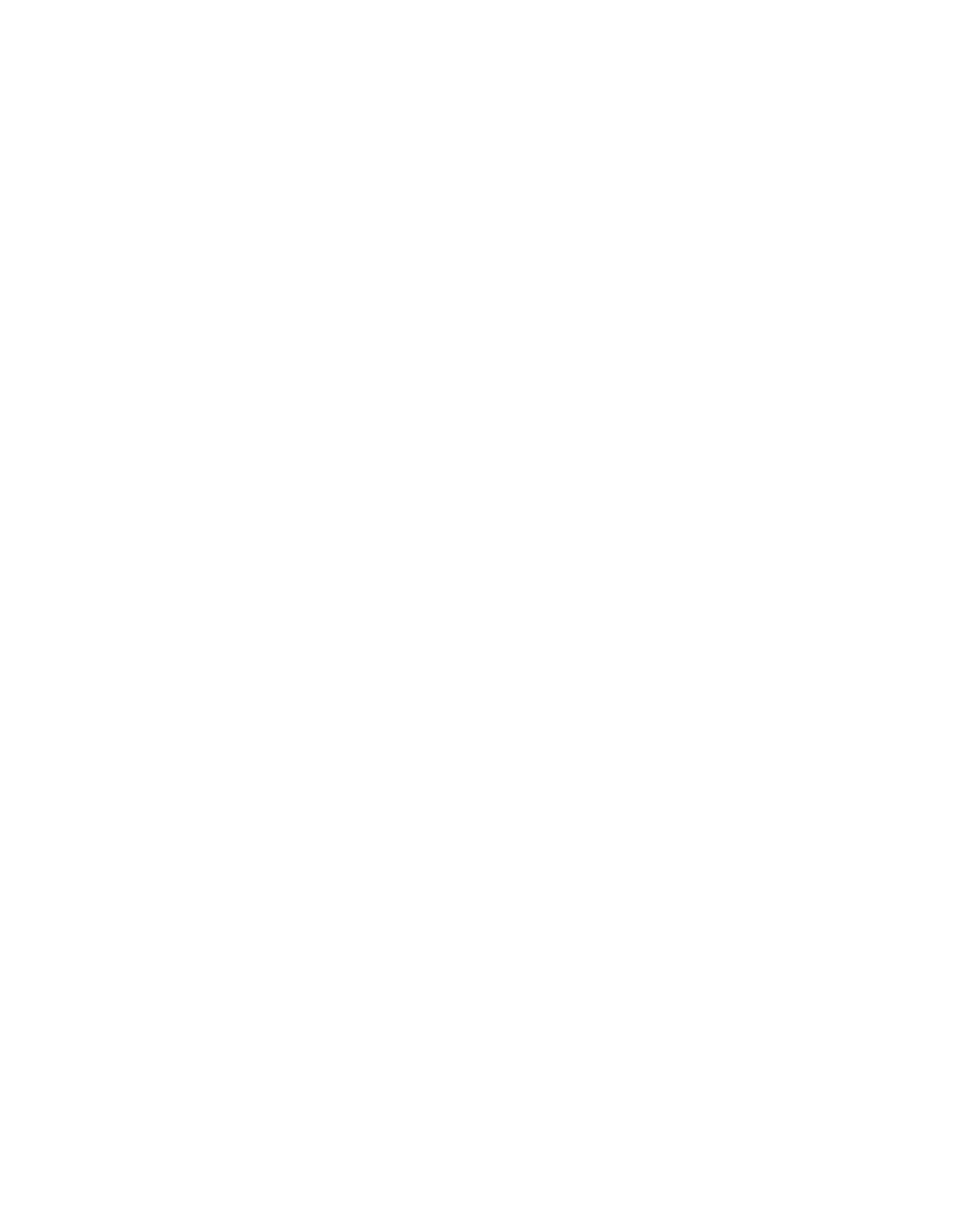# **Contents**

| 3: Forms, Causes, and Effects of Stress in the WKSS area 14        |
|--------------------------------------------------------------------|
|                                                                    |
|                                                                    |
| 4: Tools to Help Achieve Sustainable Development27                 |
|                                                                    |
|                                                                    |
|                                                                    |
|                                                                    |
|                                                                    |
| Environmental and cumulative effects assessment, review, and<br>33 |
| 34                                                                 |
| 34                                                                 |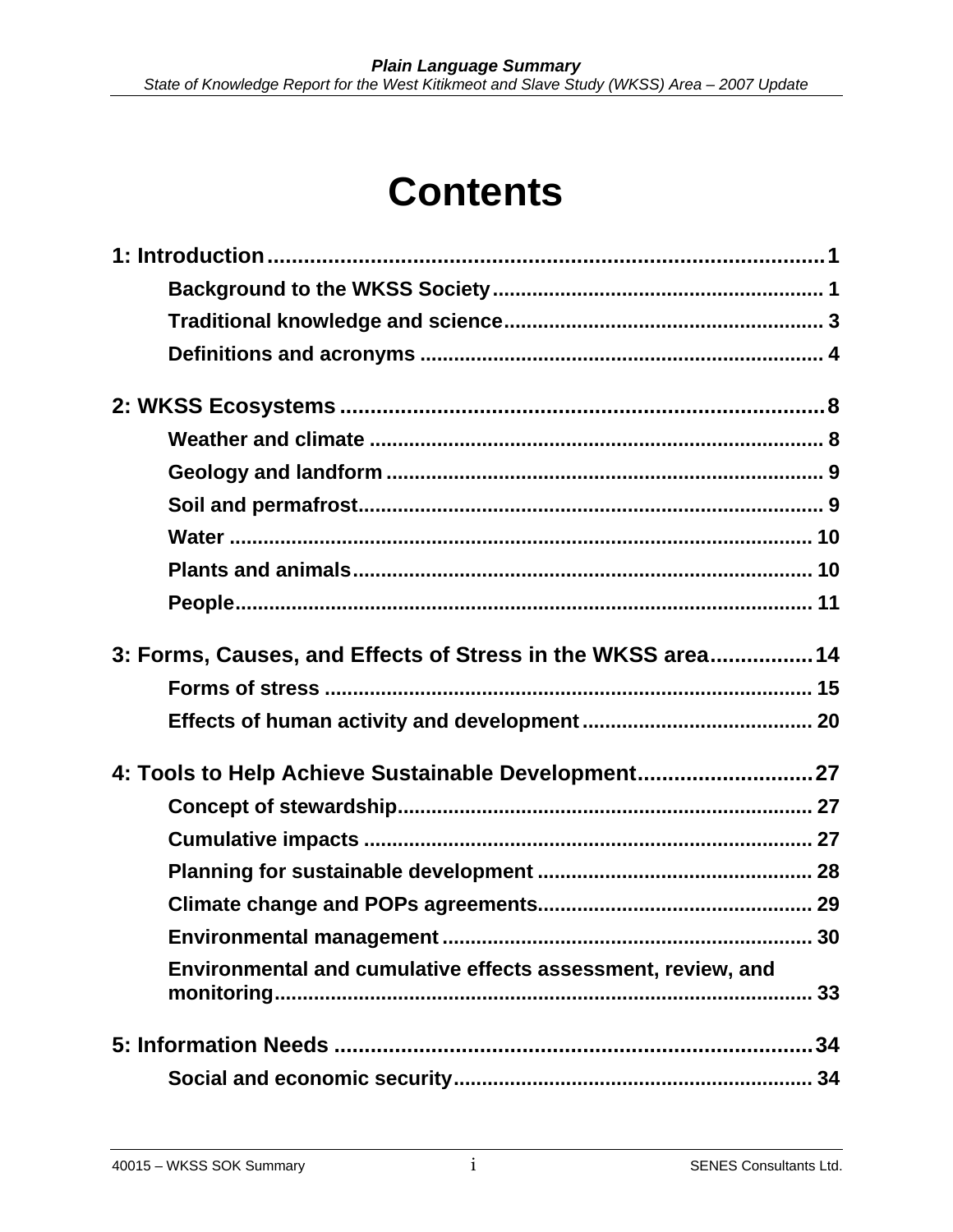| Interactions between land, freshwater, and marine ecosystems 38 |
|-----------------------------------------------------------------|
|                                                                 |
|                                                                 |
|                                                                 |
|                                                                 |
|                                                                 |
|                                                                 |
| Cumulative effects assessment and management 40                 |
|                                                                 |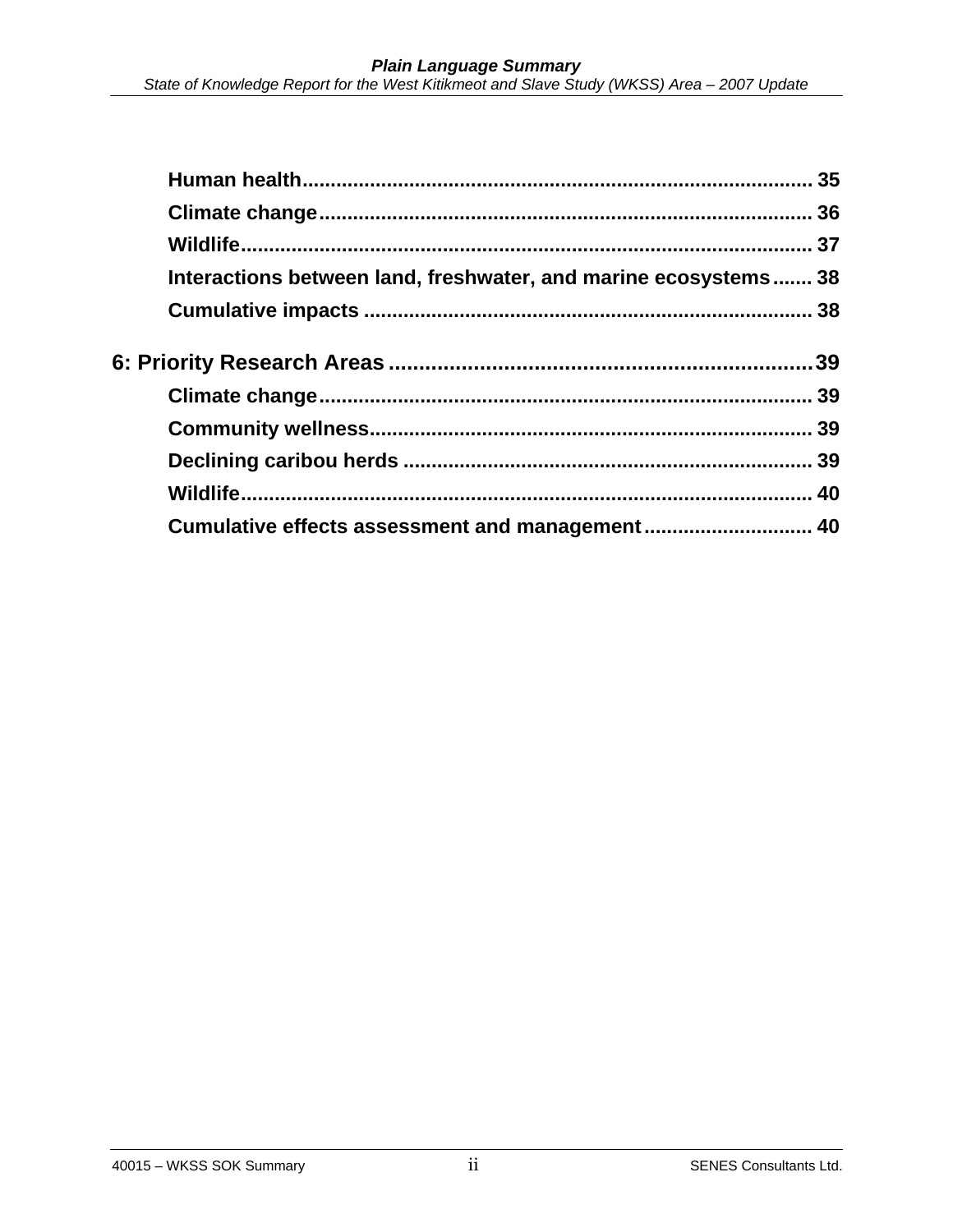# **1: Introduction**

This is a Summary Report of a bigger report - the 'State of Knowledge Report of the West Kitikmeot and Slave Study (WKSS) Area 2007 Update'. The 2007 Update is the third State of Knowledge Report. The report's objective is to help readers develop a 'big picture' of the area and its people, and understand what and how changes take place.

The WKSS area extends across boreal forest and tundra, from Great Slave Lake to the Arctic Ocean. It includes the communities of Åutsel K'e, Yellowknife, Ndilo, Dettah, Behchokõ, Whatì, Gamètì, Wekweètì, Kugluktuk, Cambridge Bay, Umingmaktok, and Bathurst Inlet. A map showing the area is on the next page.

This summary report gives very basic information about WKSS ecosystems – natural and human environments. It focuses on:

- Forms, causes, and effects of stress that affect the WKSS area.
- Tools to help achieve sustainable development.
- Information needs.
- Priority research areas.

### **Background to the WKSS Society**

The WKSS Society was set up to collect and provide information about sustainable development in the WKSS area. The WKSS Society formed in 1994 and the partners included:

- **Thicho Treaty 11 Council.**
- Lutsel K'e Dene First Nation.
- Inuit organizations.
- Nunavut co-management organizations.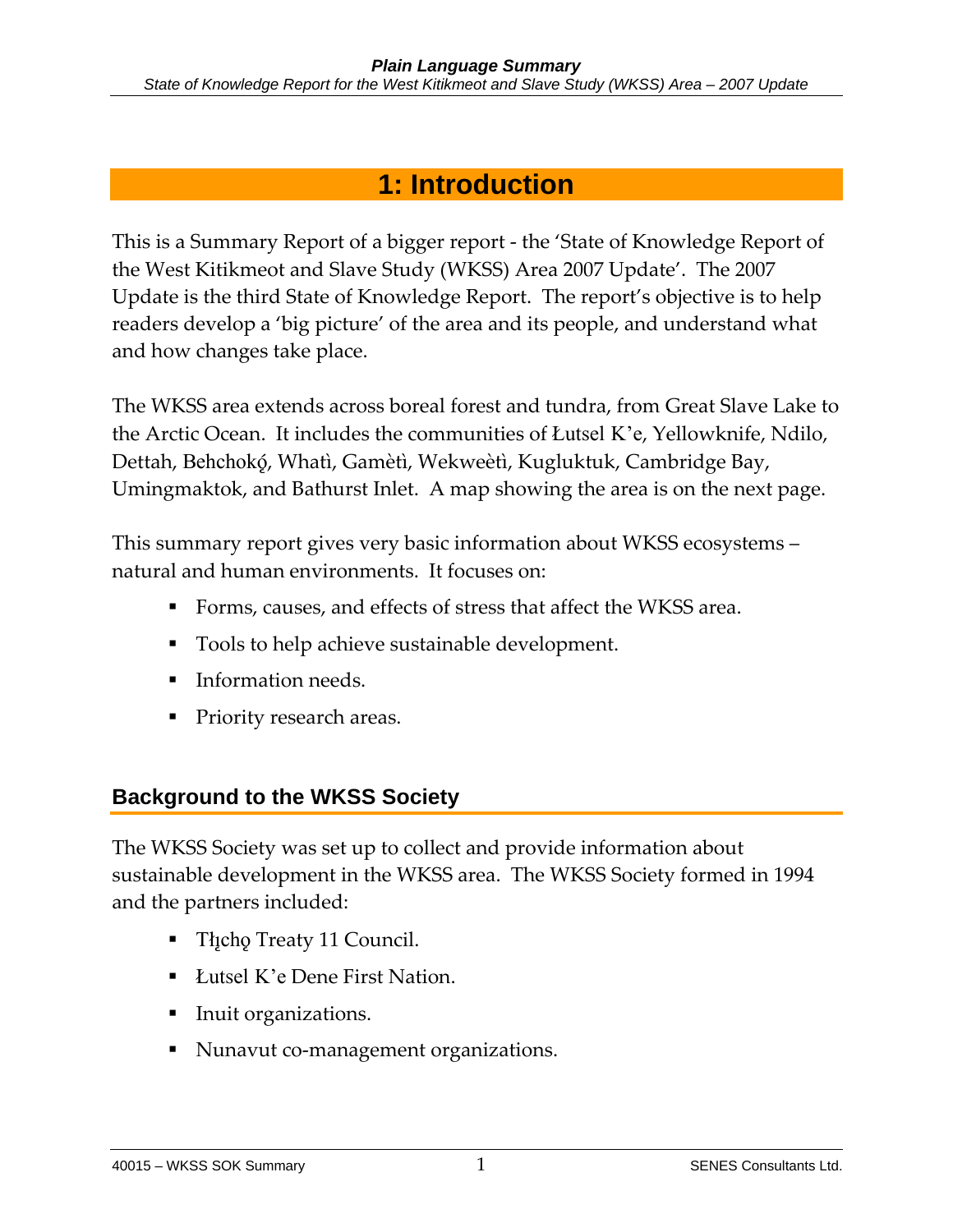- **Environmental non-government organizations.**
- The NWT and Nunavut Chamber of Mines.
- Governments of Canada, the NWT, and Nunavut.



#### **Map of the West Kitikmeot Slave Study (WKSS) area**

*Source*: NWT Digital Atlas [CD-ROM]. 2002. World Wildlife Fund (WWF) – adapted from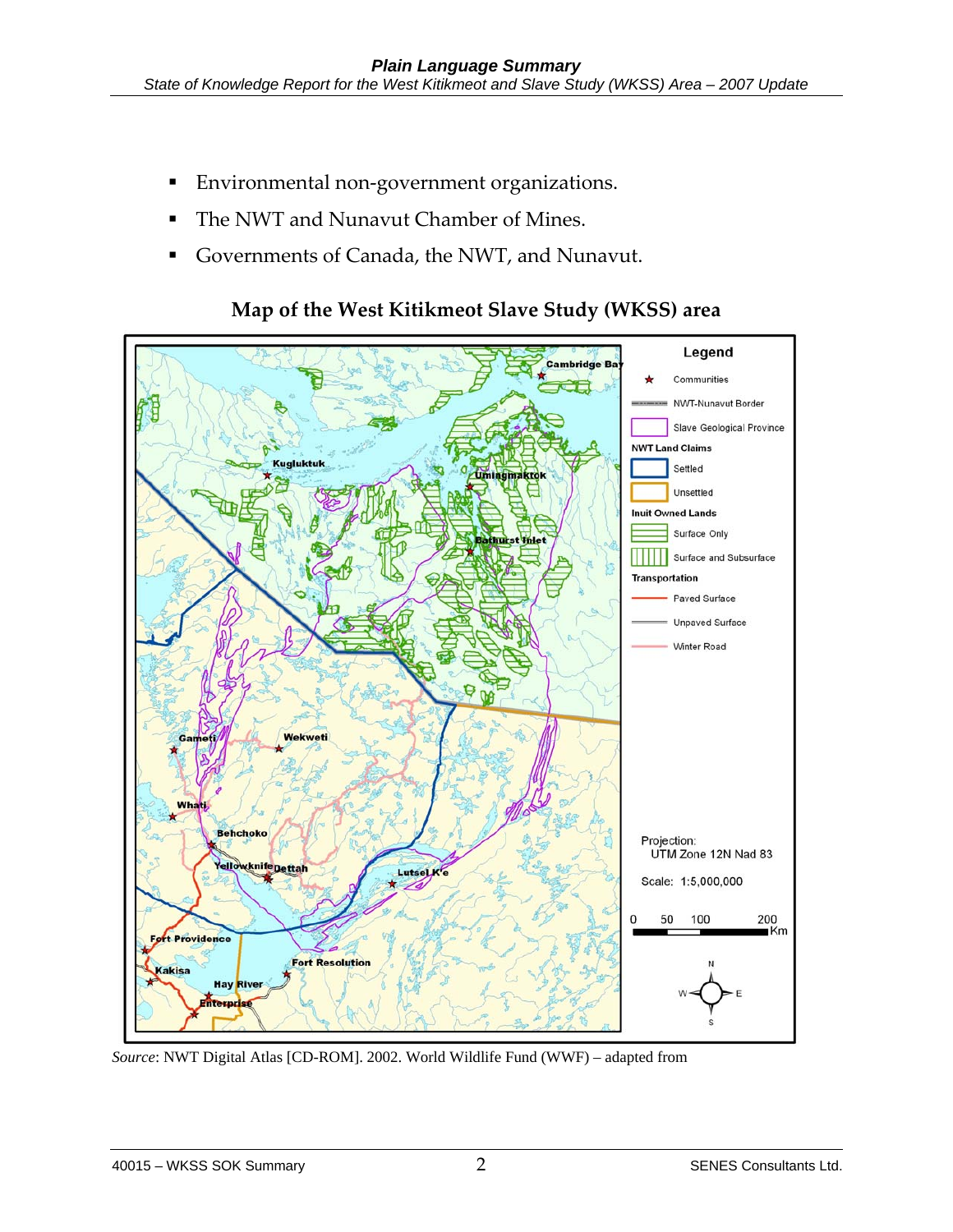The Society finished their initial five-year research program in 2001. Since 2001 the WKSS Society funded more than 20 traditional knowledge and scientific research projects. Projects covered topics related to: habitat, community-based monitoring, water and water quality, caribou, moose, wolverine, grizzly bears, and wolves. You can find all the research reports on the website: www.nwtwildlife.com/wkss/.

### **Traditional knowledge and science**

The WKSS Society gives equal value to science and traditional knowledge (TK) and asks that research projects link them where possible. Traditional knowledge and science both help people understand things, and why and how they happen.

The WKSS Society defines TK as "… knowledge that elders hold from experience and is passed down to them through the generations. It is continuous and grows. Interpretation of knowledge is important. Traditional knowledge is not just the past, but the future combined with the past."

Two recent trends in TK research are to:

- Use TK for policy decisions, environmental impact assessments, and monitoring.
- Focus on participatory research, where Aboriginal people and communities define and control the research and results.

Publicly available, documented TK about the WKSS area is only a small fraction of the knowledge within the oral traditions of Aboriginal people.

Science collects and measures specific information based on repeated experiments. It tries to show that ideas are false, and people accept the ideas when they can no longer prove them wrong. Science first studies things in more and more detail, and then brings together different pieces of information to construct a greater whole.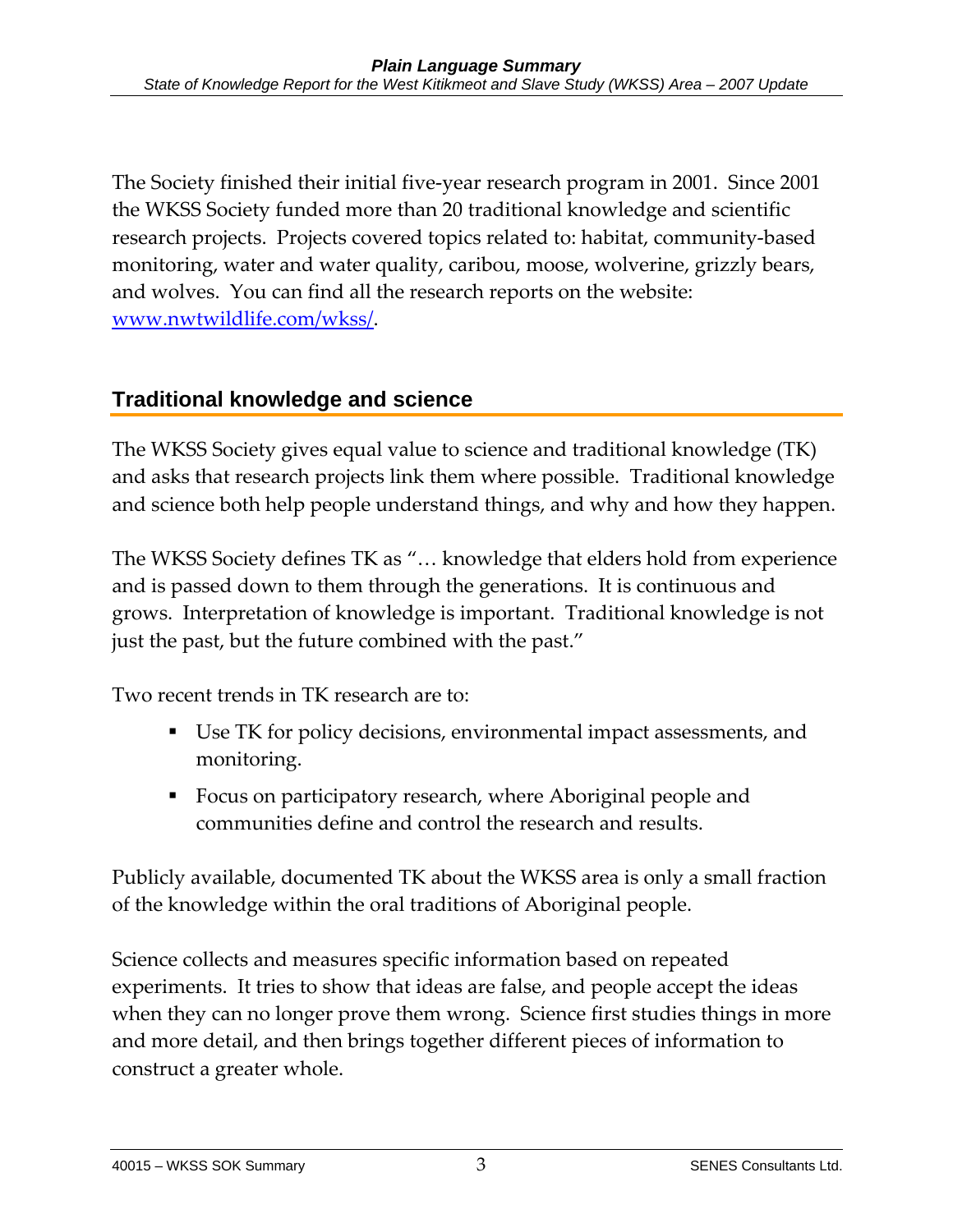We have little or no science about many parts of the north and how various parts of the ecosystem link together.

### **Definitions and acronyms**

- **Adaptation:** To adapt means to adjust to new conditions. Plants or animals, including humans, change in ways that reflect their ability to survive and thrive in a changing environment.
- **Bioaccumulate:** A process where the amount of contaminants in an animal builds up or increases. Animals store toxins in their fat and liver, and the toxins build up over time. Animals that eat other animals build up more toxins more quickly than animals that eat just plants.
- **Climate:** Describes year-to-year conditions of wet / dry, warm / cold, sun / clouds, and wind / calm. Information about climate helps people know about large-scale change in the environment.
- **Community or biological community:** All the populations of the different species living and interacting in an area.
- **Critical habitat:** A place that an animal or plant species must have to maintain life and survive different seasons. Usually related to food, breeding and reproduction, migration, and / or shelter. Examples: Denning habitat for wolves, calving habitat for caribou, and spawning habitat for fish.
- **Cumulative effects:** The combined effects of several forms of stress that happen over time, often in different places.
- **Distribution or range:** The area over which we find a species.
- **Ecosystem:** An ecosystem is all living things interacting with one another and their physical environment. Complex or diverse ecosystems have many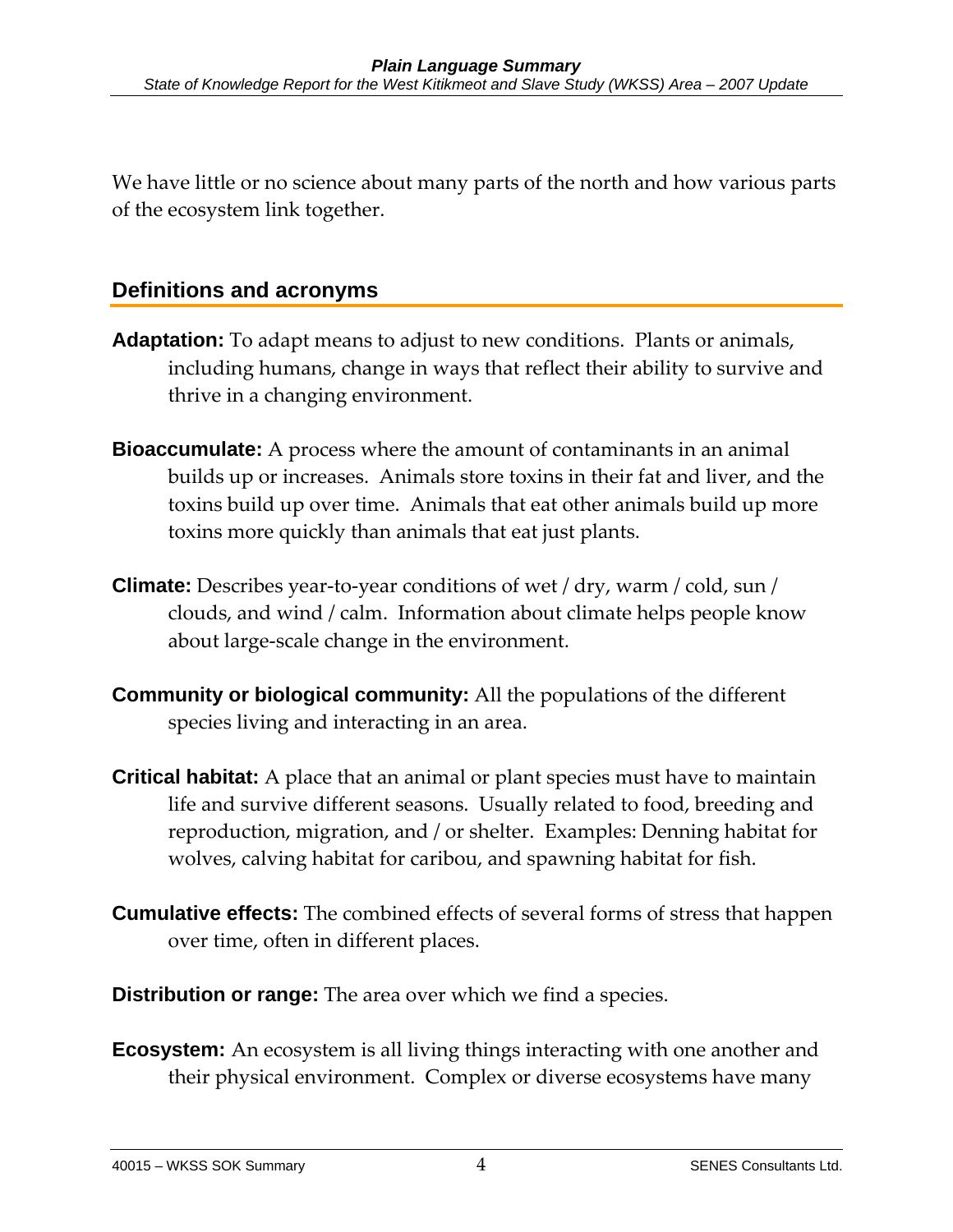different plant and animal communities. Northern ecosystems are simpler and have a small number of plant and animal species. Ecosystems respond to change and evolve, and we can't always predict how they respond. Ecosystems like those in the WKSS area usually cope less well with change than more complex ecosystems.

- **Ecozone:** An ecozone is an area within an ecosystem that has similar land features, vegetation, and climate. We subdivide each ecozone into ecoregions and ecodistricts to further define common characteristics.
- **Eskers and kames:** Eskers and kames are ridges and hills made of sand, gravel and boulders formed by the action of glaciers. These are the most significant glacial features of the WKSS area. Many of them continue over several tens of kilometres.
- **Food web and food chains:** The food web is the connections in an ecosystem between and among plants and animals for food. Plants are at the bottom of the food web. Predators like Polar Bears and wolves are at the top.

Each food web has many food chains. Northern ecosystems have short food chains. Examples: Lynx eat snowshoe hares, who eat plants. Wolves eat caribou, who eat lichen.

- **Geological province:** A geological province is a part of the Earth's surface where the rocks formed at a particular time in geological history, starting over four billion years ago.
- **Greenhouse gases:** Gases that absorb direct or reflected heat from the sun and cause the temperature on Earth to rise. Carbon dioxide is the most common greenhouse gas.
- **Ground ice:** Ground ice is frozen soil moisture or old ice preserved in the ground from glaciers.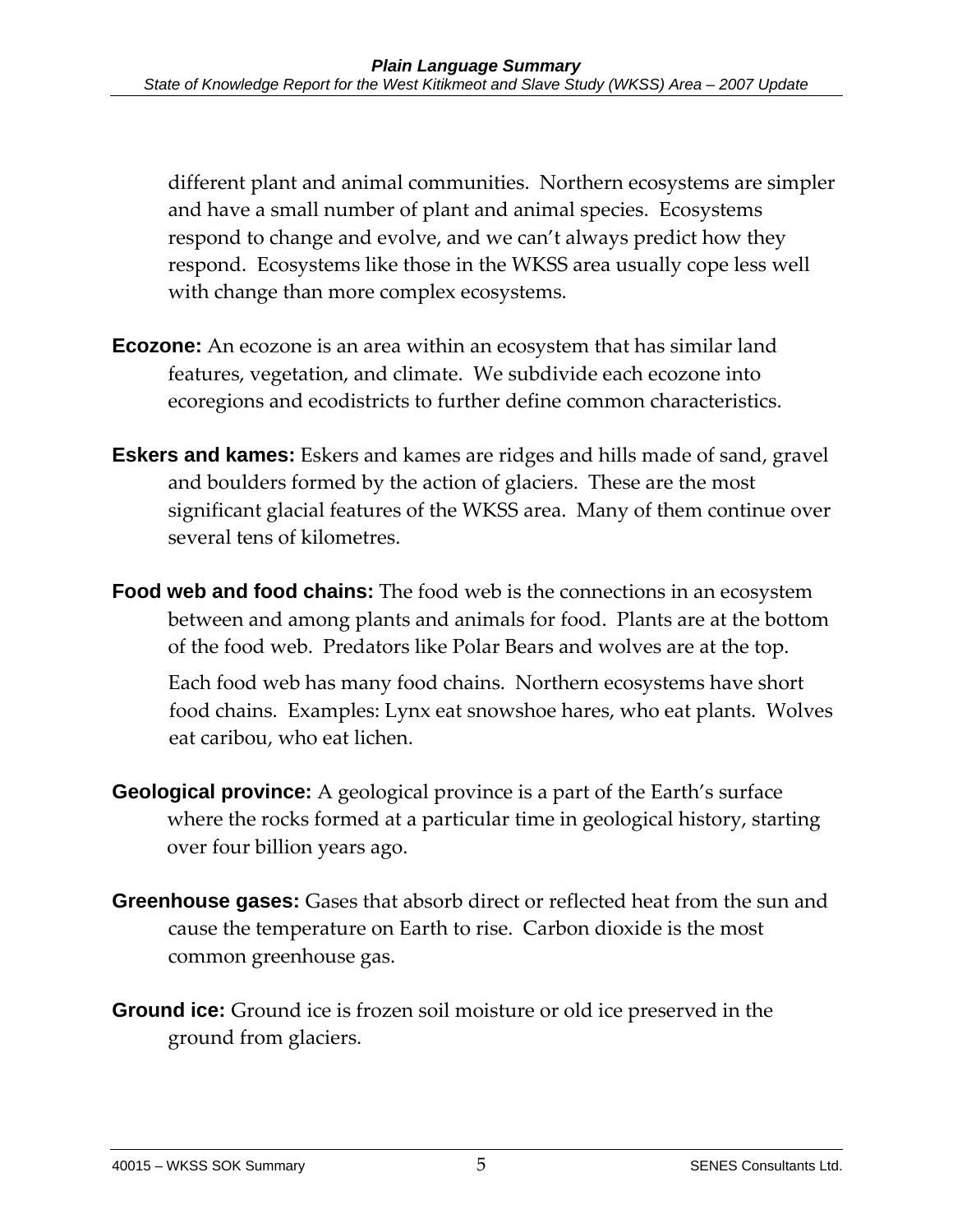- **Habitat:** Habitat is a place where the characteristics of the environment support special needs associated with particular animal activity. Plant and animal species each need a certain physical and chemical environment to survive. The number and distribution of plants and animals depends on what habitat an ecosystem offers.
- **IBAs Impact Benefit Agreements:** A project-specific, private agreement between an Aboriginal community and a resource company that provides local people with economic, financial, and other benefits.
- **Indicators:** Characteristics of the ecosystem, including people, which get studied over time to learn about change. Example: To study change in community wellness we may consider these and other indicators:
	- $\checkmark$  Aboriginal language use.
	- $\checkmark$  Volunteerism.
	- $\checkmark$  Family violence.
	- $\checkmark$  Community-based programs.
- **Monitoring:** A process to get information about change in the ecosystem: what things change, how and why do they change, how quickly? People often define and use a group of indicators to monitor change.
- **POPS Persistent organic pollutants:** Contaminants that last a long time in the environment. Two examples: PCBs and most pesticides.
- **Polynyas:** Polynyas are areas of open ocean water surrounded by sea ice. Currents, tides, upwellings, and winds keep the water open.
- **Radionuclides:** Radiation elements found in nature and also released through human activity.
- **Species:** A group of the same kind of plants or animals.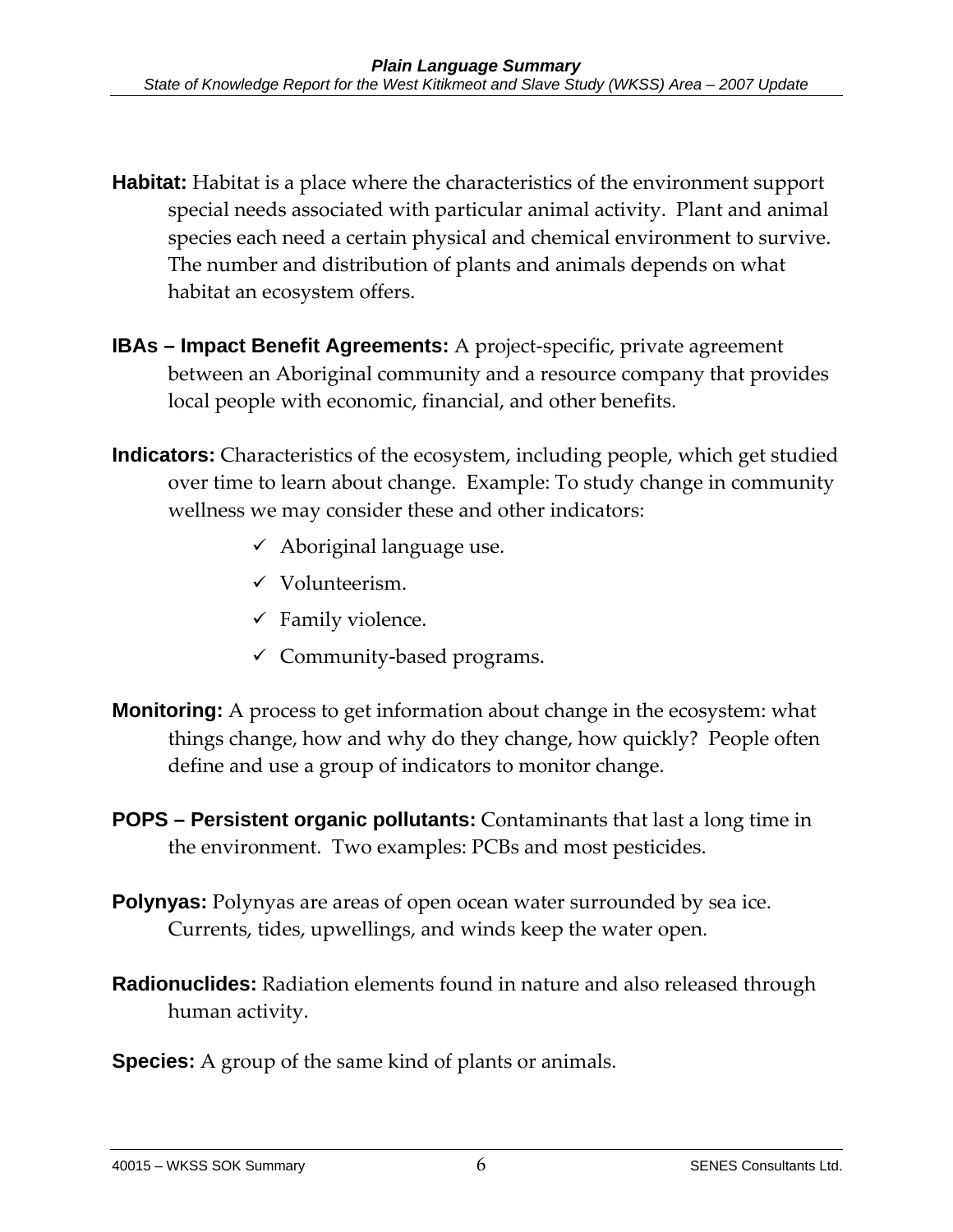- **Stress:** A stress is something that causes change in the ecosystem. Stress can affect any part of an ecosystem, including people. Stress can come from nature or from human activity, from something local or from far away. Ecosystems can adapt to change. But if a stress is too strong or sudden some plants or animals may not be able to adapt and may die.
- **Sustainable development:** Sustainable development is development that meets the needs of the present without decreasing the ability of future generations to meet their own needs.
- **Threshold:** A point where the effects of one or more stresses lead to more permanent change. For example many young Aboriginal people don't speak their language and probably never will.
- **TK Traditional knowledge:** The WKSS Society defines TK as "… knowledge that elders hold from experience and is passed down to them through the generations. It is continuous and grows. Interpretation of knowledge is important. Traditional knowledge is not just the past, but the future combined with the past."
- **UV-B radiation:** Ultra-violet-B radiation is one type of energy that comes from the sun.
- **VC Valued Component:** A part of the ecosystem that people consider important for economic, social, cultural, ecological, legal, political, or other reasons. VCs can be part of the natural environment, such as caribou herds or part of the human environment, such as Aboriginal language use.
- **Weather:** Weather is the day-to-day conditions of wet / dry, warm / cold, sun / clouds, and wind / calm.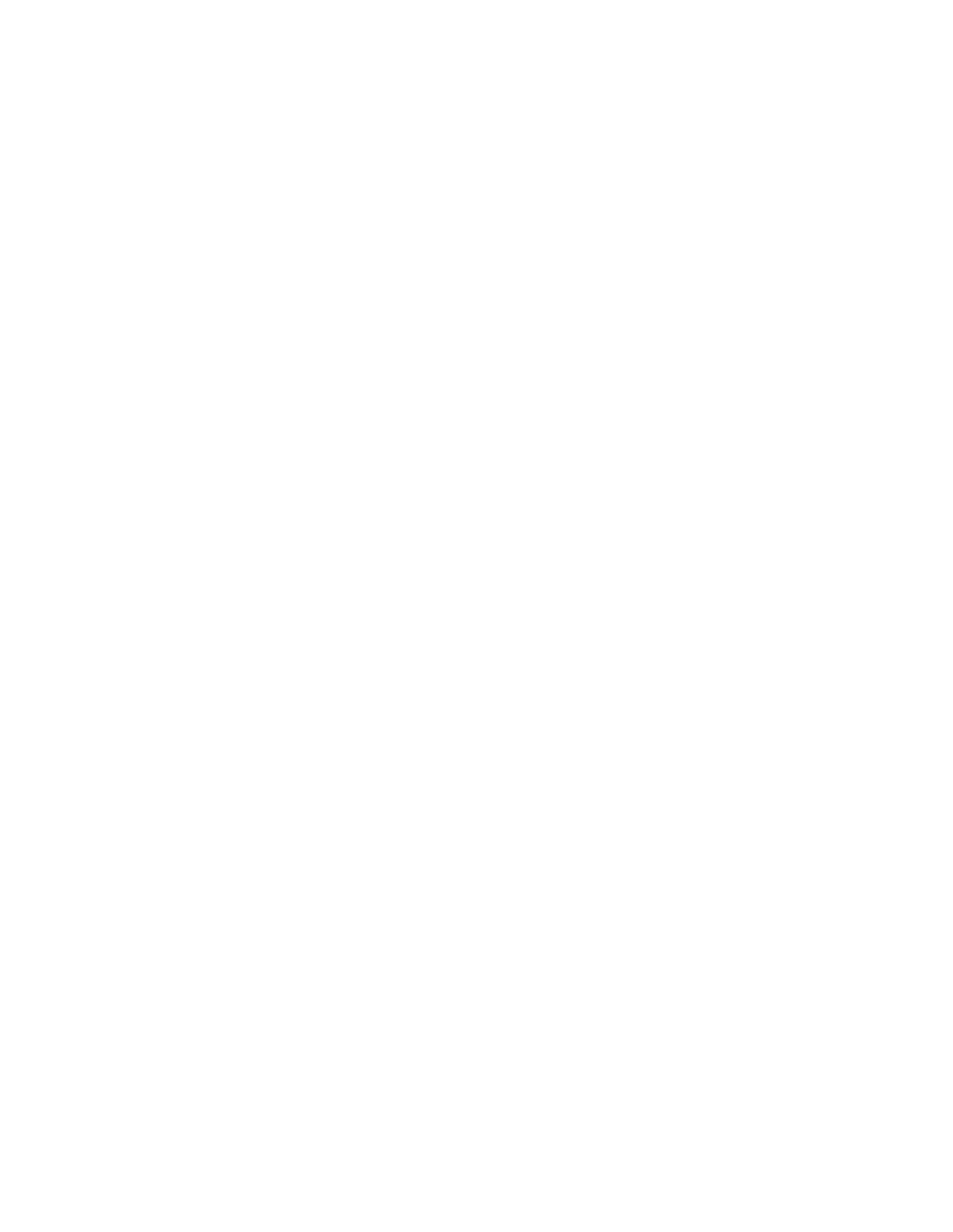# **2: WKSS Ecosystems**

Everything in the WKSS environment is connected - as in all places around the world. People, plants, animals, land, water, and air affect each other over long periods of time and sometimes from great distances.

Connections can be direct and simple, but more often they are complex. When Aboriginal people talk about 'the land' they are talking about these connections. We use the word ecosystem to describe all the living things and their environment, and the connections between plants, animals, people, and the physical world.

The WKSS area has marine, freshwater, and land ecosystems. These ecosystems share some general features of weather and climate, geology and landform, soil and permafrost, water, wildlife and plants, and people.

### **Weather and climate**

- Most of the weather in the WKSS area comes from air flowing across the Arctic Ocean. Moving air picks up moisture and carries it south.
- Average summer temperatures range from 6°C at Cambridge Bay to 14°C at Yellowknife. Daily sunlight in July ranges from 24 hours north of the Arctic Circle to 20 hours at Yellowknife.
- The climate is generally dry. Total precipitation ranges from 141 millimetres per year at Cambridge Bay to 267 at Yellowknife.
- During winter the land and water are frozen and there is no rain and little snow, and little evaporation. Average winter temperatures range from -31°C at Cambridge Bay to -22°C at Yellowknife. Daily sunlight in December ranges from 0 hours north of the Arctic Circle to 6.5 hours at Yellowknife.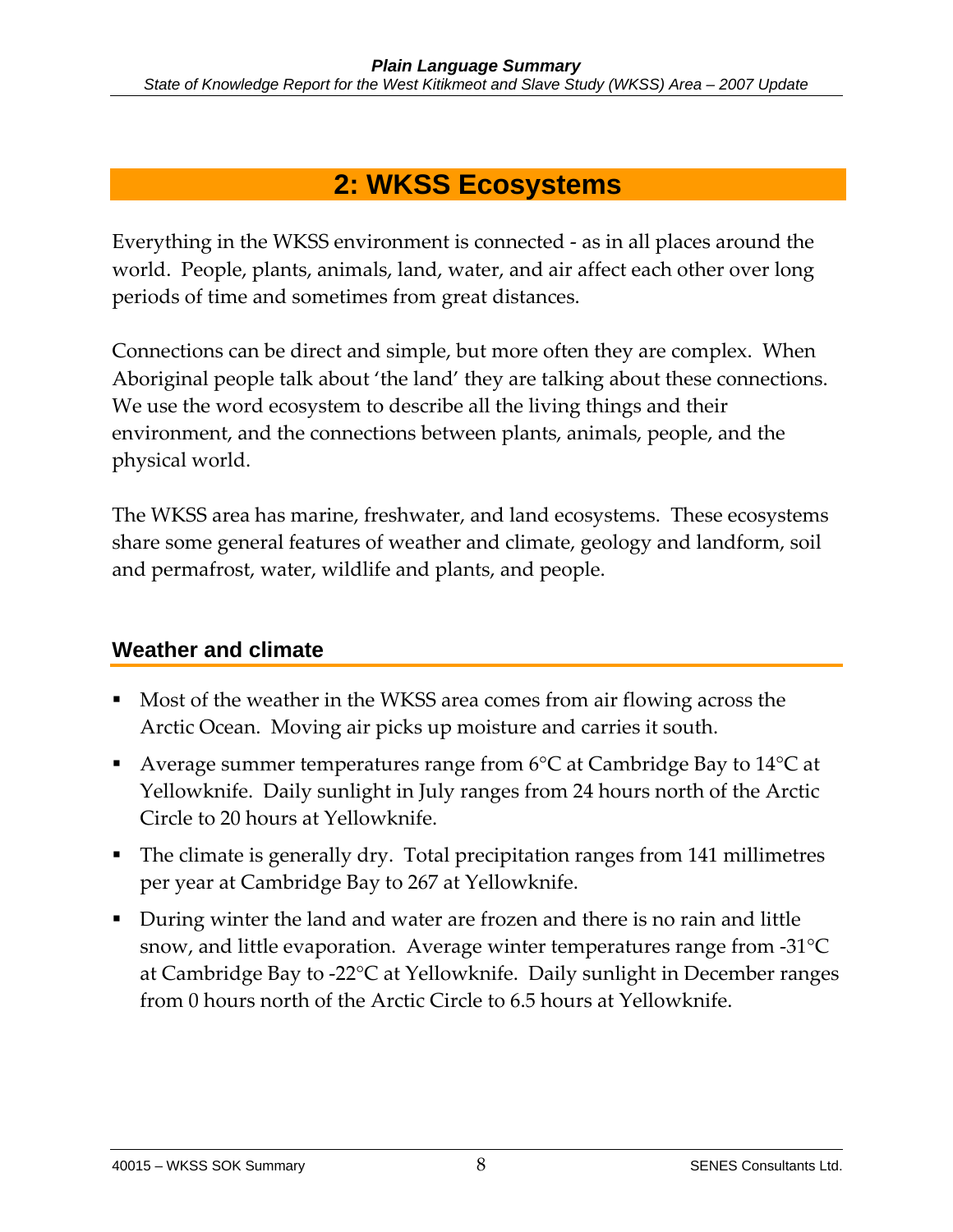### **Geology and landform**

- The WKSS area is part of the Canadian Shield a large area of very old rocks. The rocks contain valuable minerals and other resources: gold, silver, base metals, rare earths, uranium, and diamonds. The WKSS area probably doesn't contain any oil and gas resources.
- Rocks and past glaciers affect the shape of the land and flow of water. The last glacier melted away about 8500 years ago.
- Most of the land in the WKSS is less than 600 metres above sea level. The land has large areas of bare rock or rock covered with only a thin layer of soil.
- The land has lots of features such as eskers and kames ridges and hills made of sand, gravel, and boulders formed by glacial action. They are important habitat for many plants and animals.

### **Soil and permafrost**

- Rocks, climate, and water flow affect soil development. The WKSS area generally has little soil and it develops very slowly - a few millimetres per century. Peat materials may build up more quickly. Available soil and nutrients affect plant distribution and growth.
- Permafrost is permanently frozen ground. The WKSS area has continuous permafrost north of a line that extends from Artillery Lake to the Dease Arm of Great Bear Lake and discontinuous permafrost in the rest of the area. There usually is no permafrost under large lakes and rivers. Permafrost depth varies from up to 90 metres at Yellowknife to about 540 metres at Contwoyto Lake.
- Soil moisture in permafrost exists in the form of ground ice. Soil with ground ice contains more moisture than the soil would hold if the ice thawed. Ground becomes unstable if permafrost thaws and ground ice melts.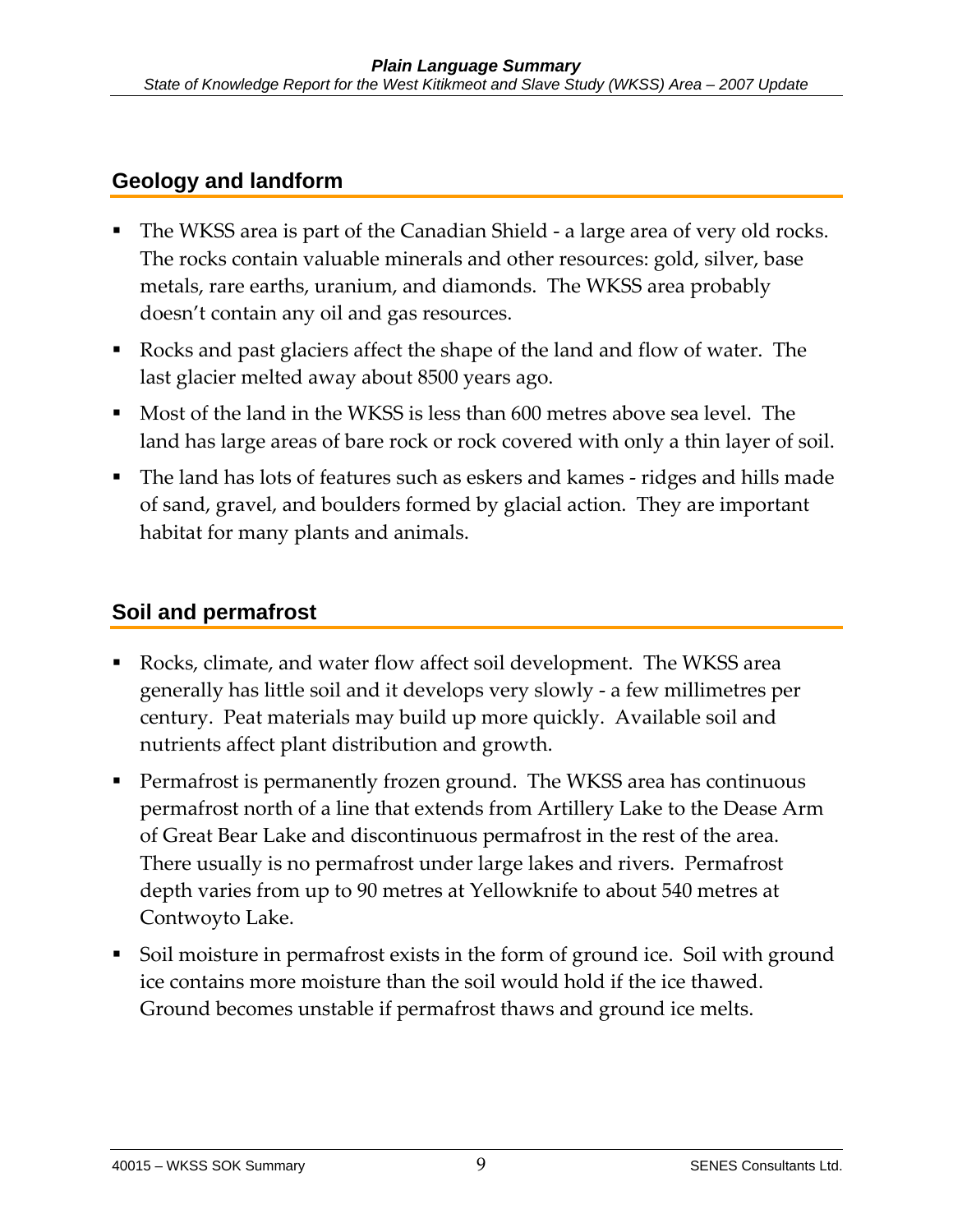Soil develops in the active layer of permafrost where things thaw every summer. The thickness of the active layer ranges from 15 to 120 centimetres and generally decreases the further north you go.

### **Water**

- Water covers much of the WKSS area: marshes and bogs, many lakes and rivers, and one large lake - Great Slave Lake. The headwater lakes of some rivers may not flow out every year; some only flow for a few days. This affects the water and nutrients available downstream.
- About 5% of the WKSS area is muskeg.
- The WKSS area has little rain and snow. Fifty to 60% of total annual rain and snow falls from June to October. Evaporation can be high from spring to late summer.
- Fifty to 75% of the rain and snow runs off the surface of the land. Water can't sink in because the ground is often frozen and there is a lot of bare rock. More water goes into the ground if there is soil or large cracks in the rock. Water in the ground helps plants grow.

### **Plants and animals**

- WKSS area ecosystems have few nutrients. This limits plant growth at the bottom of the food web.
- Food webs are simple and food chains are short. There are few species.
- The growing season is short. Plants and animals grow slowly. They may reproduce less often or have fewer offspring than similar plants and animals in southern ecosystems.
- Many plant and animal species have made special adaptations to survive and thrive in this climate.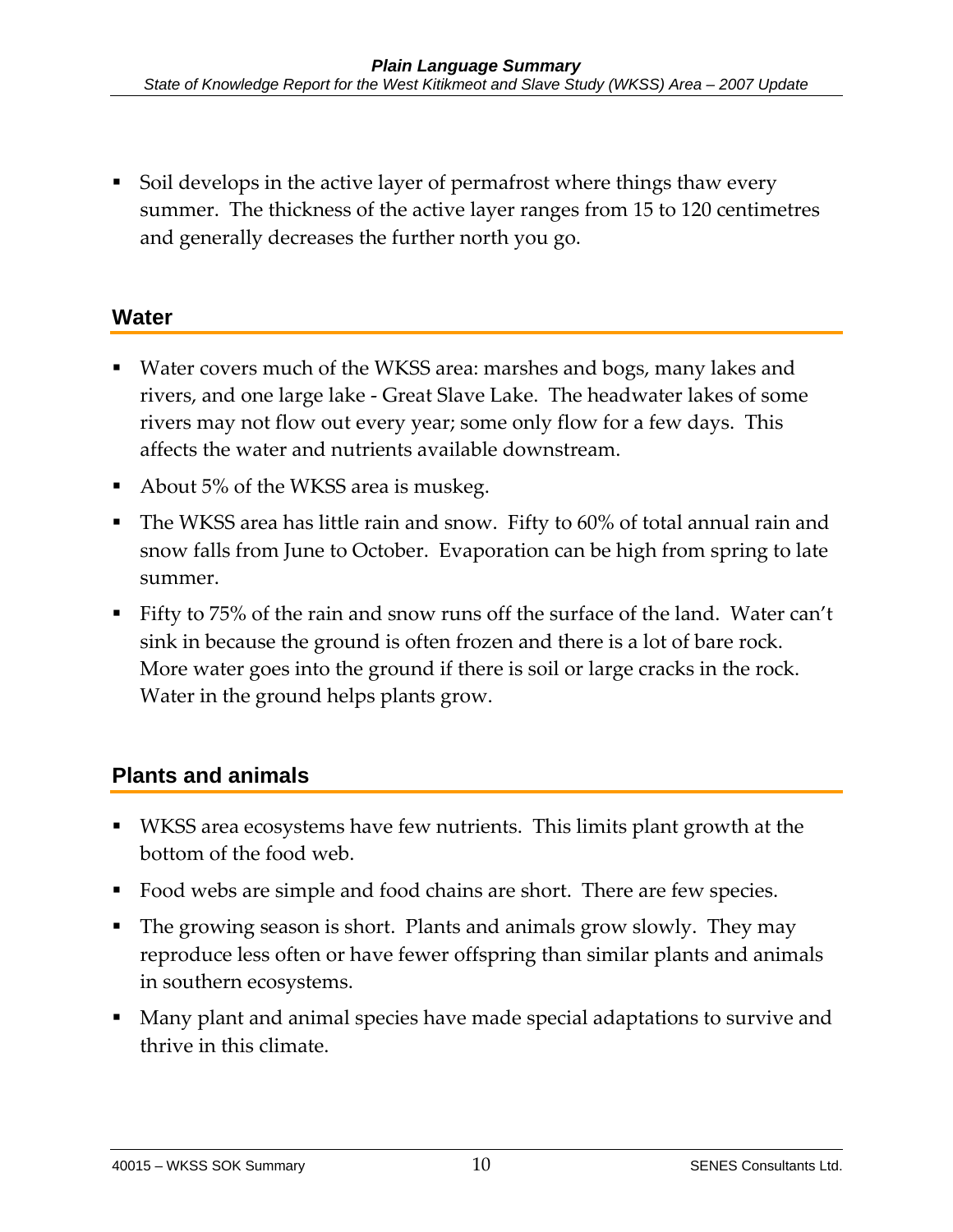Reproduction, feeding, and breeding depend on critical habitat. For many species this includes the space and time for migration between and among habitats.

# **People**

WKSS communities have young, growing populations. The area is the new home for non-Aboriginal peoples from many parts of the world, and the traditional homeland of Aboriginal people. See the map on page 2.

- Qitirmiut who live in Kugluktuk, Cambridge Bay, Bathurst Inlet, and Umingmaktok in the West Kitikmeot region of Nunavut.
- Tłįcho Dene who live in Gamètì, Wekweètì, Whatì, and Behchokó in the Treaty 11 or Theoregion of the NWT.
- Dene Syliné who live in Lutsel K'e and T'atsaoti'ine who live in N'dilo and Dettah in the Treaty 8 region of the NWT.

Inuit and Dene people lived a nomadic lifestyle until just a few decades ago. They travelled long distances; followed the seasonal cycle of the plants and animals they needed, and survived extreme seasonal change. Contact between Aboriginal and non-Aboriginal people caused a lot of rapid change. Most Aboriginal people now live in communities – they no longer live on the land for long periods or travel long distances in order to live. The land and subsistence harvesting still play a large role in Aboriginal peoples' lives, although the way they express these values may have changed.

### **Government and communities**

Government is in a state of transition. Nunavut and the NWT each have territorial and municipal public governments. The federal government maintains control over some things. NWT Aboriginal groups are negotiating and implementing land claim and self-government agreements.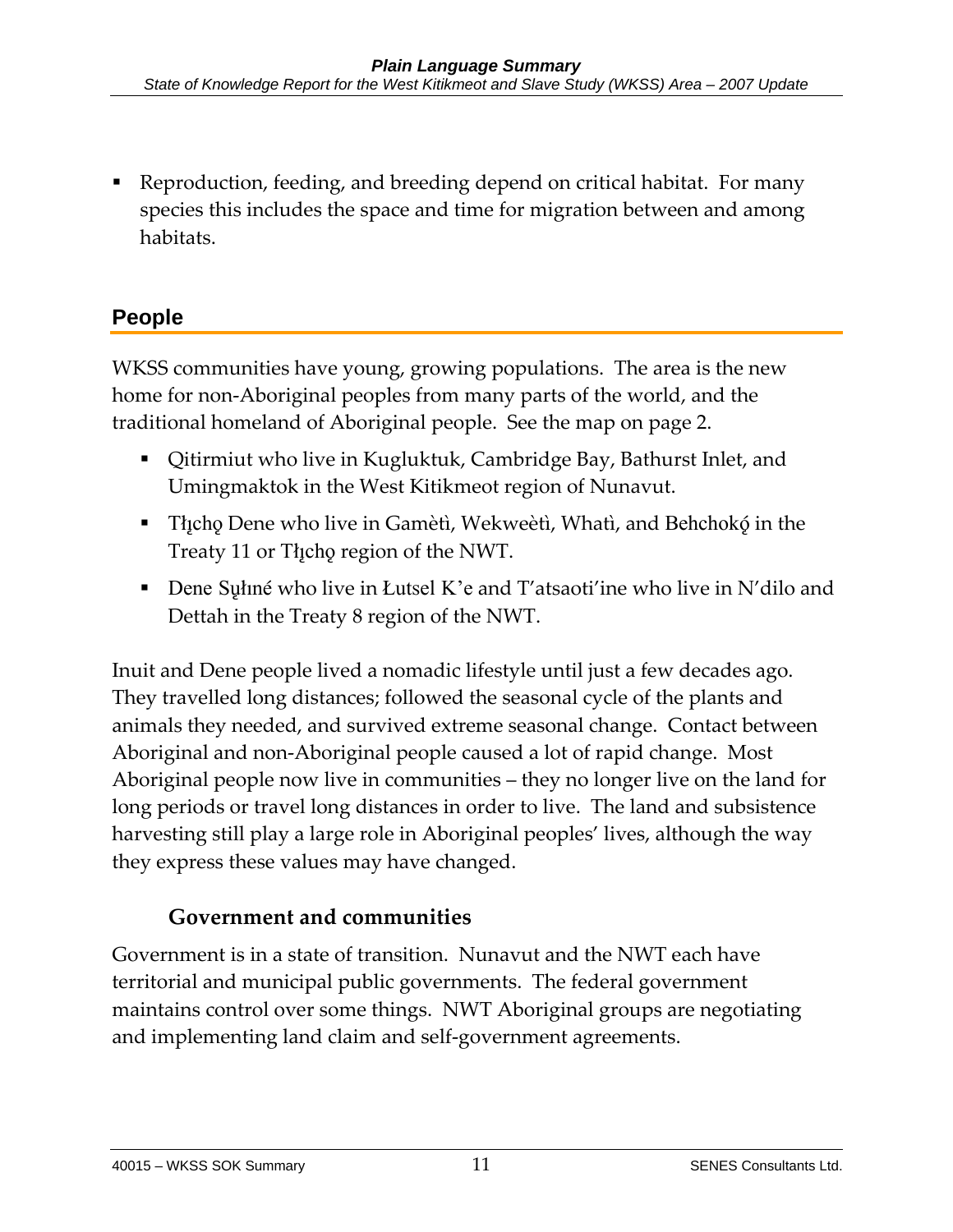The WKSS area has 12 communities. Yellowknife is the largest and the capital of the NWT, and has a mixed Aboriginal and non-Aboriginal population of about 19,000. All other communities have an Aboriginal majority. Cambridge Bay, Kugluktuk, and Behchokõ are regional centres, each with 1000 to 2000 people. Gamètì, Wekweètì, Whatì, Dettah, Ndilo, Åutsel K'e, Umingmaktuk, and Bathurst Inlet are smaller, more traditional Aboriginal communities.

# **Social, economic, and cultural security**

In simple terms social security means that people feel personally safe, in family and community. Economic security means people have access to and an adequate supply of food, clothing, and shelter. Cultural security means people can freely express their values and beliefs in social, economic, political, intellectual, and spiritual activities. Social, economic, and cultural securities are connected and interdependent.

For more than a century WKSS area Aboriginal people have experienced acculturation and efforts to alienate and remove people from the land – game legislation, harvesting regulations, treaties, community and settlement efforts, taking land and resources for mineral development, residential schools, missionary efforts, etc.

WKSS communities have high rates of suicide, crime, family violence, drug and alcohol addictions, and other high-risk behaviours. Individual, family, and community life is changing rapidly – people are less active, spend less time on the land, eat less country food, and participate more in the dominant, English, consumer society.

The WKSS area has a mixed economy that includes wage employment, landbased activities, and government payments. Government payments include subsidies and income support. The relative importance of each part of the mixed economy varies among WKSS communities. Income support is more important in smaller communities and it is harder to get than in the past. Increased wage employment hasn't reduced the need for income support. In a mixed economy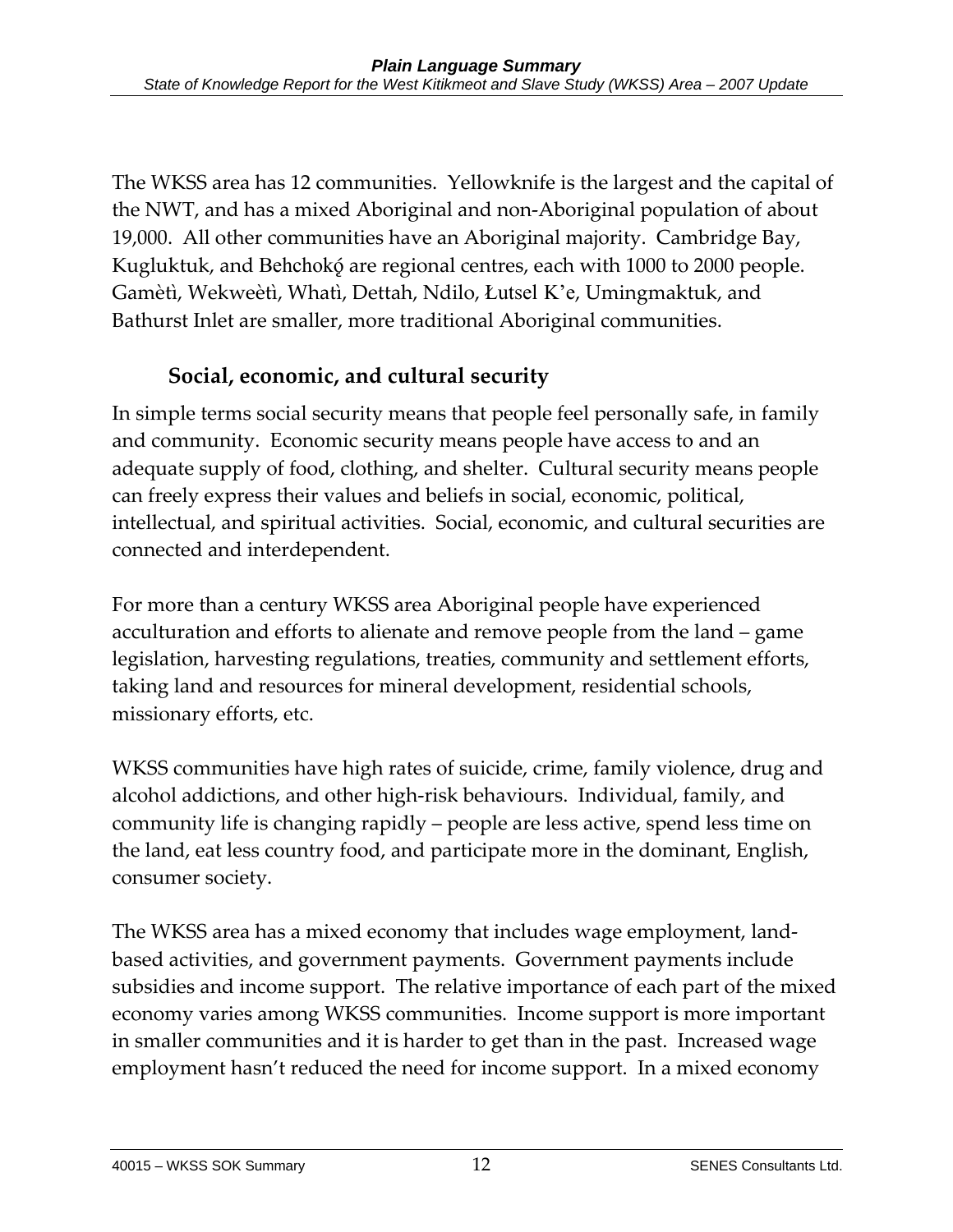economic security means people have access to land and harvestable resources, and paid employment or other cash inputs.

Most people now desire wage employment over making a living from the land. Whether or not a person has a job, and the type of job they have, depends on their skills and education, what jobs are available, and personal choice. Aboriginal people participate less and get fewer benefits from wage employment than non-Aboriginal people. Many Aboriginal people lack literacy and education skills that people need to get a job. Research shows people want jobs, and the education and training that lead to jobs. Despite trends towards higher education, youth unemployment is high, mostly due to a lack of employment skills and poor self-esteem. In WKSS communities 78% of the adults that don't work and that want a job don't have grade 12.

Subsistence harvesting occurs throughout the WKSS area. Caribou is a major source of food for Aboriginal people. People hunt and trap seals, caribou, birds, wolves, Lynx, and other animals and fish. Commercial hunting and fishing activities include some Muskoxen and caribou, Arctic Char at Cambridge Bay, and fishing on Great Slave Lake.

Much research suggests that a healthy traditional economy restores a cultural connection among Aboriginal peoples. The land provides economic security, and social and cultural strength.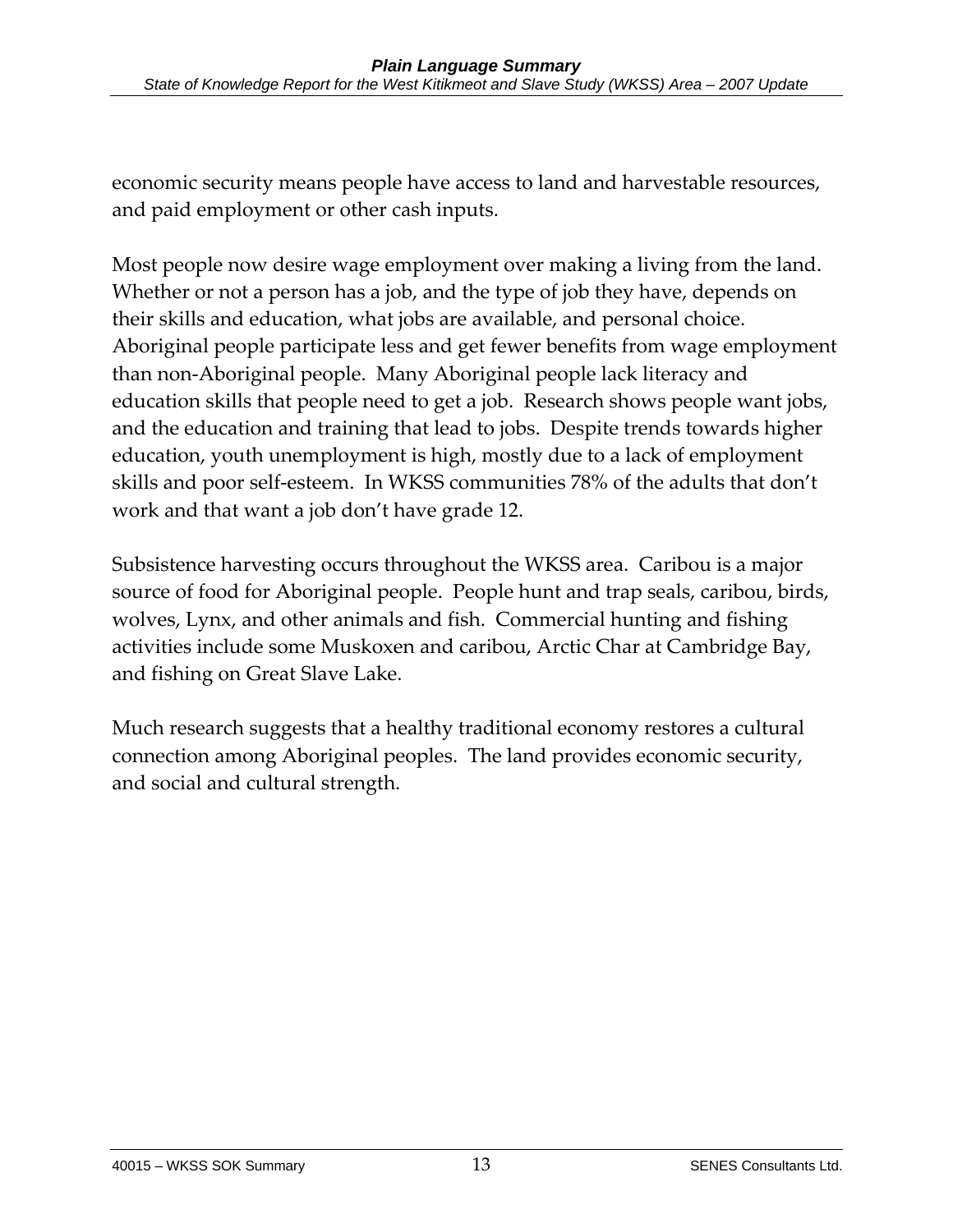# **3: Forms, Causes, and Effects of Stress in the WKSS area**

This section outlines the main forms of stress in the WKSS area, and some causes and effects. Stress is something that produces change in the ecosystem.

The main characteristics of stress include the following:

- An ecosystem usually has several forms of stress acting at the same time, causing multiple effects. It can be difficult, if not impossible, to separate the effects of one form of stress from another.
- Stress can come from the natural environment and from human activity, from local sources and from far away.
- Causes and effects can last a short or very long time, or be continuous.
- Stress can affect a small or large part of an ecosystem, or the whole planet. It can affect any part of the ecosystem, including people.
- Site conditions affect stress. For example the effects of a hydro development depend on the environmental setting, and the type and size of development.
- Cumulative effects happen when many stresses act together to cause change. The combined effects are usually greater than the sum of the effects of individual stresses. For example we can expect cumulative effects in an area that has many mines grouped together or where they combine with the effects of more global stresses such as climate change.
- The effects of stress depend on the ability of different parts of the ecosystem, including people, to successfully adapt to change.
- A threshold is the point where one or more stresses lead to more permanent change – the size, speed, number, and / or variety of change is too much at once. For example many young Aboriginal people don't speak their language and probably never will.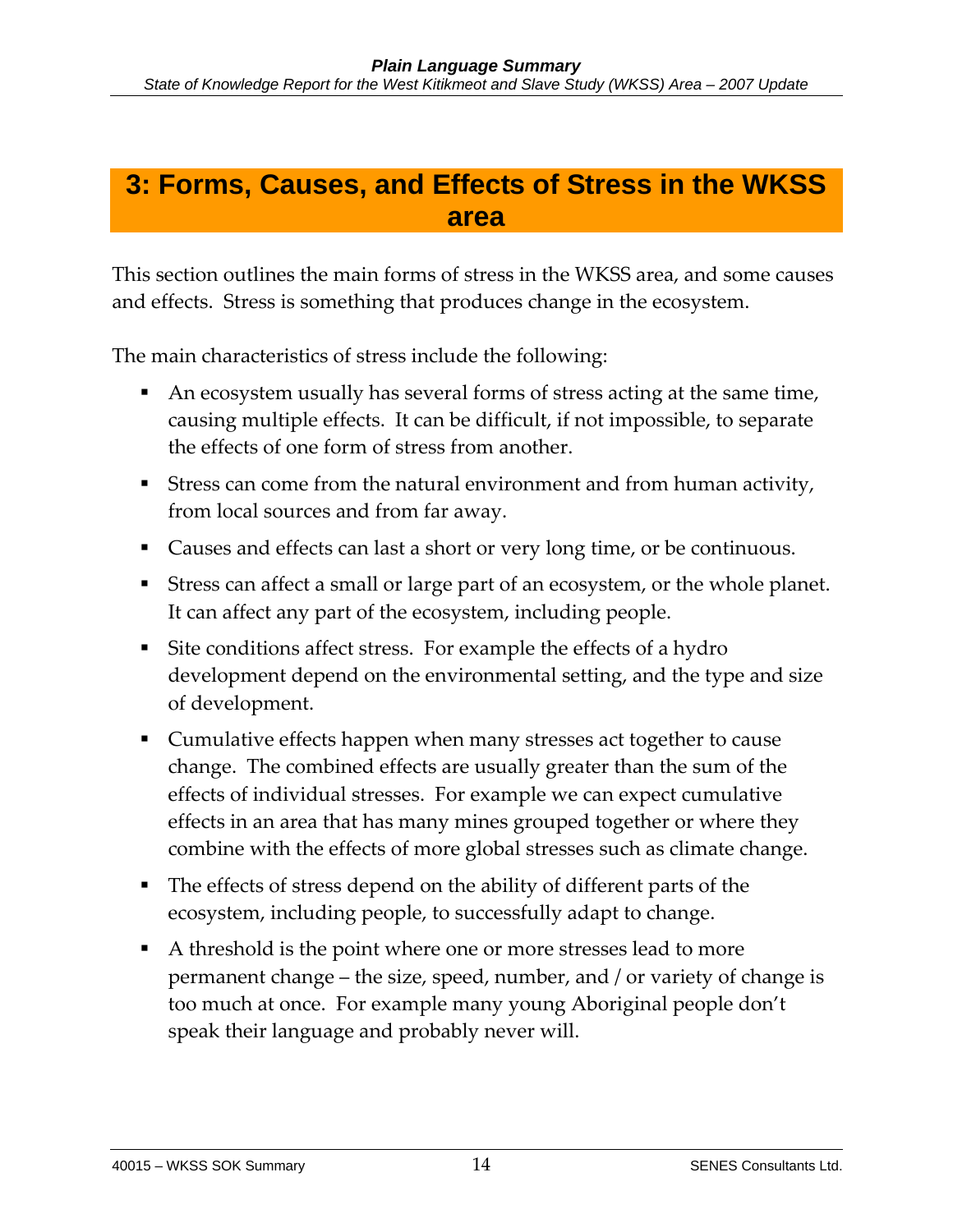- Different people may judge the effects of stress as positive or negative, and not everyone agrees.
- Sustainable development seeks to keep the effects of stress within certain limits – to not alter or impair future generations' access to and use of renewable resources.

### **Forms of stress**

Change in WKSS area ecosystems is usually related to one of more of the following forms of stress.

### **Nutrient stress**

Nutrient stress is change in the quantity or quality of nutrients available for plants to grow, at the bottom of the food web. Too much or too little nutrients can cause nutrient stress. Land, freshwater, and saltwater ecosystems in the WKSS area naturally have few nutrients and any change can have a strong effect.

Causes of stress from too much nutrients include: domestic sewage or animal waste, wetland storage due to drainage changes, soil erosion, organic waste from mining and other human activity, or soil loss. Causes of stress from too little nutrients can include: less nutrient recycling because of a decrease in grazing animals such as Muskoxen.

### **Exploitation stress**

Exploitation stress is a change in food web structures, when an ecosystem has fewer or no top predators. Causes of exploitation stress include:

- Better equipment and transportation make is easier to hunt and trap, to store and process food, and to move people and products.
- More roads, off-road travel, lodges, and camps mean increased access to fish and other wildlife resources.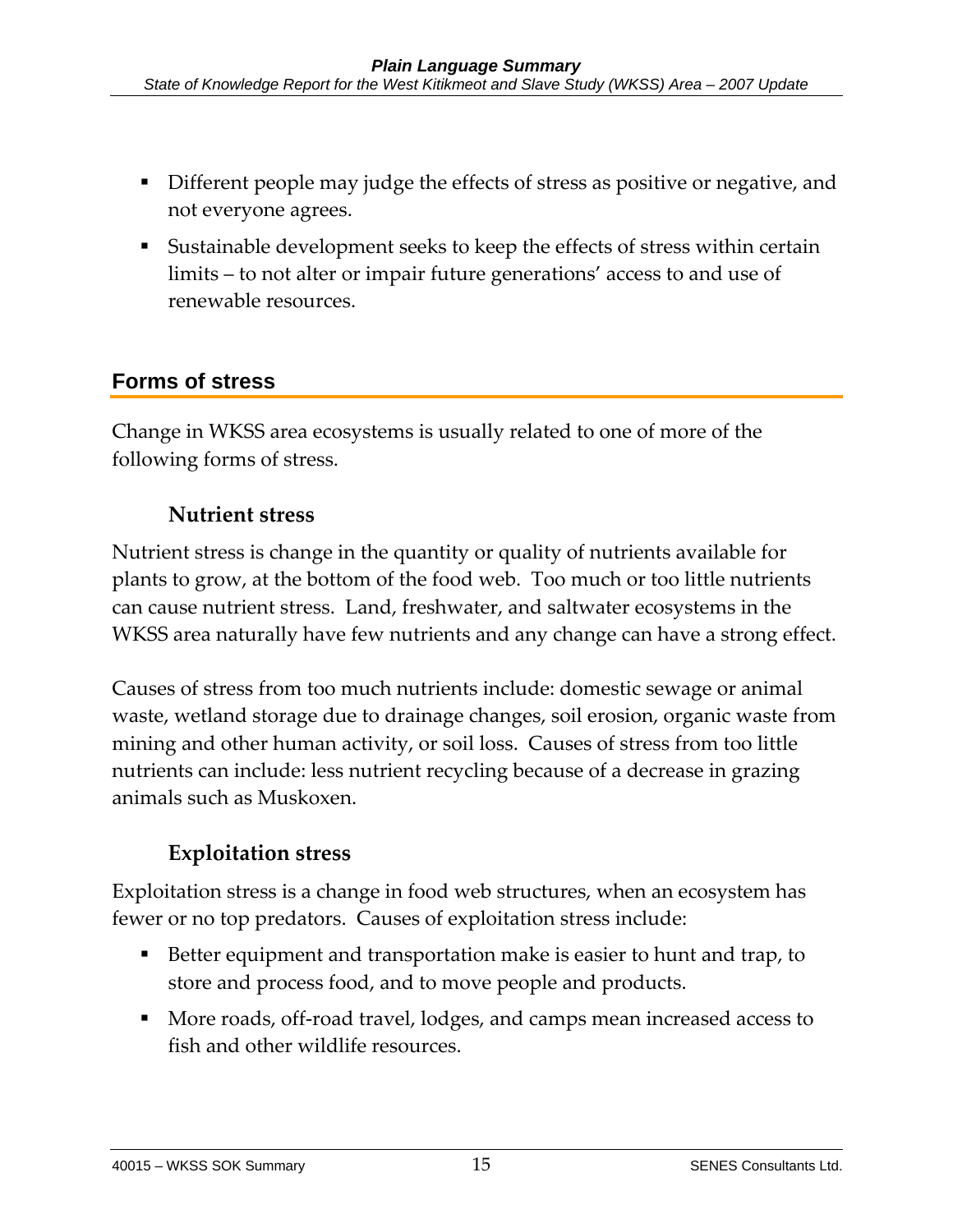- Wasteful practices such as leaving behind meat or other resources, or poor storage or processing facilities.
- Commercial interest or fashion that leads to periodic extreme demand. People want to buy furs or wild meats or fish.
- Subsistence harvesting. The effects of this harvesting, including trapping, are probably low.

### **Exotic stress**

Exotic stress is a change in the food web when new animals, plants, or other living things move into an area - by chance or on purpose.

Two examples of causes of exotic stress: By chance a new species moves into the area as the climate and habitat change. On purpose people bring in a certain insect to fight against another, more harmful insect.

### **Toxic stress**

Toxic stress is a change in the quality of food, water, and / or air because they contain persistent, toxic contaminants that bioaccumulate. Persistent contaminants don't break down in the environment; toxic contaminants are poisonous. Contaminants bioaccumulate as they build up in the liver and fat of animals, especially animals that eat other animals.

Causes of toxic stress include: persistent organic pollutants, heavy metals, and radionuclides. Many pollutants come to the WKSS area on global air currents, from more industrialized parts of the world. Local and regional sources of contaminants include mining operations, and municipal and military waste sites and spills.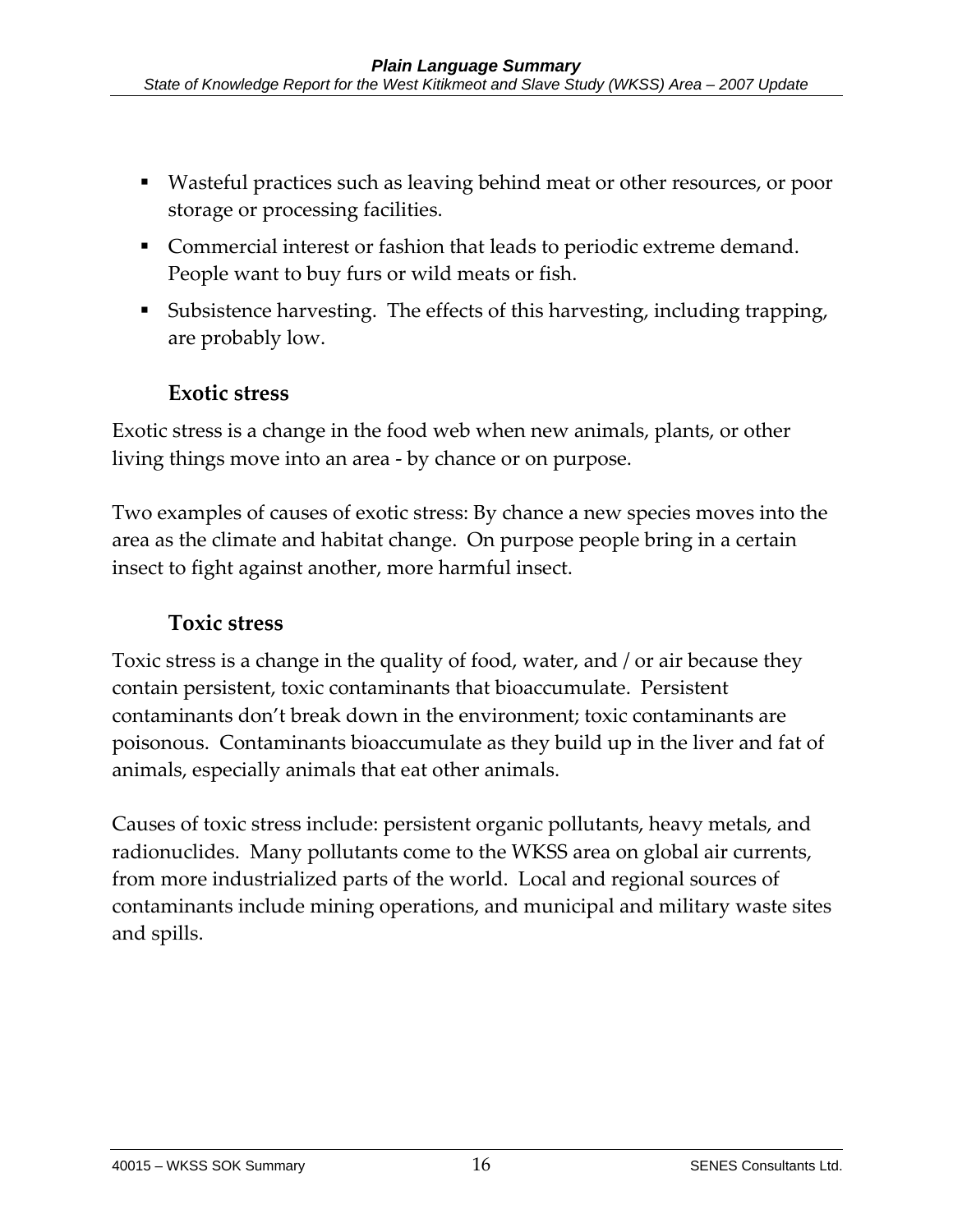### **Habitat stress**

Habitat stress is change or loss of habitat on land or water, or the connections between different habitats in space or in time. When human activity disturbs habitat it may take a long time to recover.

Some causes of habitat stress include:

- Logging, roads, and other activities remove forest and destroy habitat.
- Increased vehicle access reduces many forms of preferred habitat.
- Forest fires destroy habitat.
- Development for municipal water supply or for hydro electricity can change water flow and level, which changes habitat.

### **UV radiation stress**

UV radiation stress is a change / increase in the amount of ultraviolet light from the sun that reaches the earth's surface. The Earth's upper atmosphere contains the ozone layer that filters out UV radiation.

Causes of UV radiation stress: decrease in the ozone layer caused when manufacturing gases react with ozone and destroy it. Most of these gases travel on global air currents to the WKSS area from far away. Ozone depletion is greatest at high latitudes.

# **Climate stress**

Climate stress is a change in temperature and / or rain and snow. Global greenhouse gas emissions cause climate stress and carbon dioxide is the main greenhouse gas. Emissions in the WKSS area are part of global emissions but they are small compared to industrial areas of similar size. In many parts of the world, including Canada, greenhouse gas emissions continue to rise.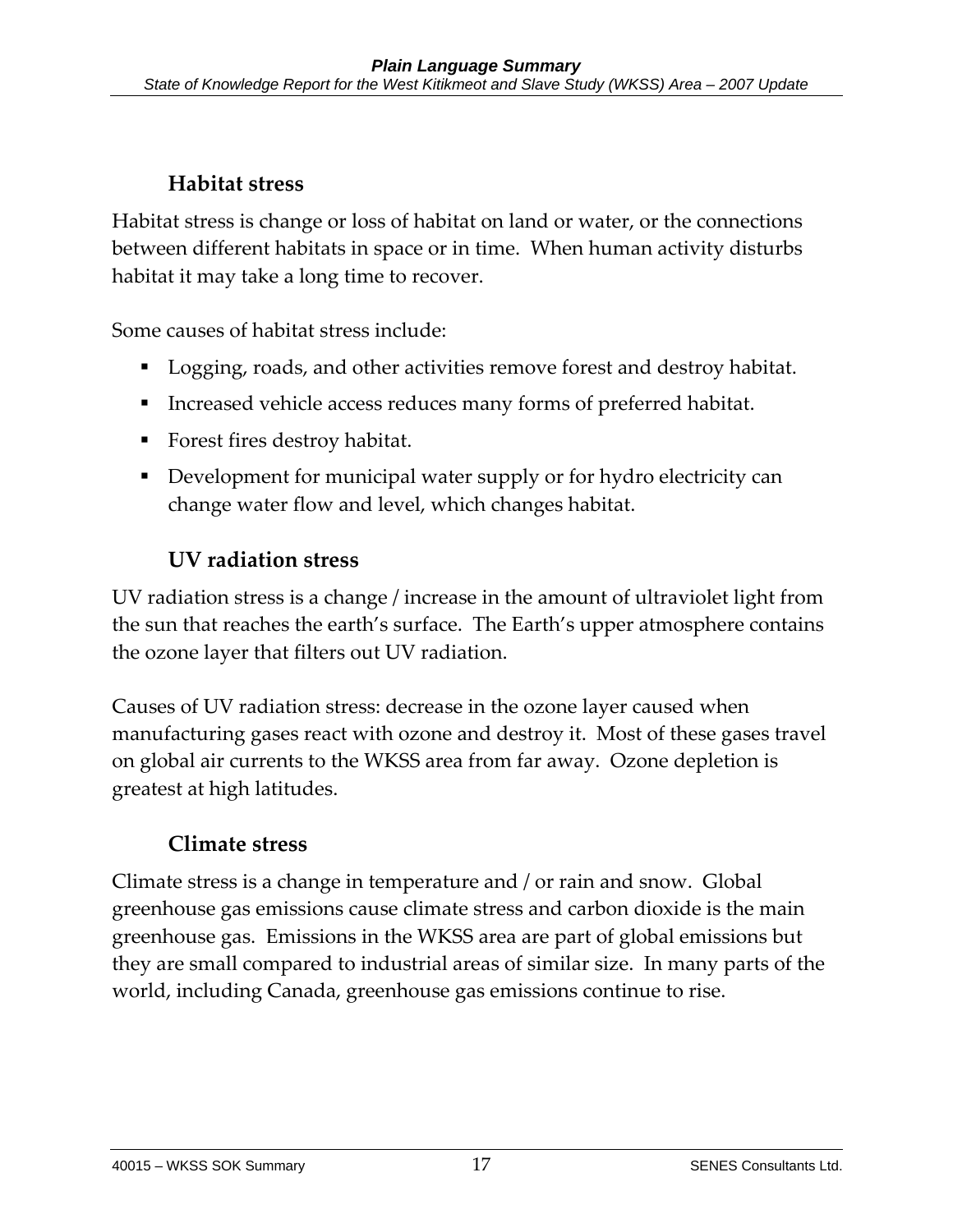### **Human stress**

Human stress is a change in the relationships between and among people or between people and other parts of the ecosystem. Human stress may reflect participation and / or non-participation in various social, economic, and / or cultural activities.

Future industrial development in the WKSS area has potential to increase stress. Efforts to ensure Aboriginal people participate in and have access to benefits may reduce stress. Some studies link social and economic security for Aboriginal people to a healthy traditional economy and to land claim agreements. Land claim agreements can give people more local control and a land base, with more secure access to country foods.

We need accurate indicators to clearly understand the causes and effects of human stress. Effects of stress are dynamic and variable, perceptual and real, expected and unexpected. Some effects only occur after multiple changes, others result from a single event. Effects may be different at different times and affect people in different ways.

Potential indicators of wellbeing include things such as:

- Income and social status.
- **Social supports and networks.**
- Levels of education, physical health, and social wellbeing.
- Employment and work conditions.
- Physical environments including housing.
- Family relations and child development.
- Mental health and coping skills.
- Culture and language use.
- Gender equality.
- Local / community control.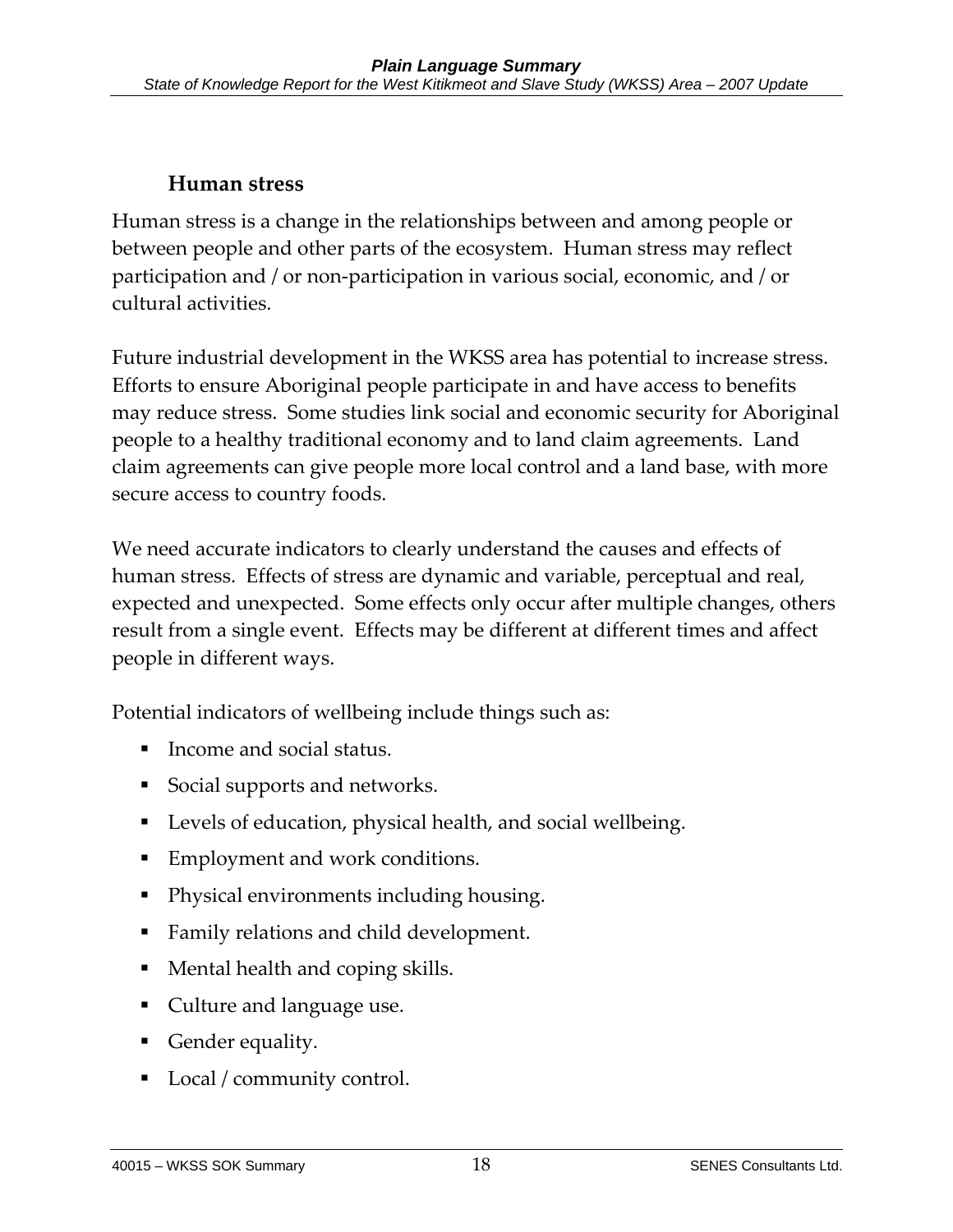Community wellness indicators suggest that not all 'solutions' fall totally within the powers of an affected community. Communities must themselves agree on the ways of life that are important to them. They must work together to achieve sustainable responses to unacceptable change / lack of wellness. Support to deal with complex, interrelated, and deep-rooted wellness issues must be holistic, consistent, and long-term.

Some causes of human stress include:

- Lack of opportunities and services that people need to make choices, participate in life, and reach their full potential economically, socially, mentally, spiritually, emotionally, and physically.
- Powerlessness and multi-generational trauma associated with racism, residential schools, and other forms of oppression.
- Learned dependence on agencies and relationships outside the extended family and community.
- Alienation from Aboriginal language and culture.

Some effects of stress include:

- Loss of identity, self-sufficiency, self-worth, and wellbeing.
- Breakdown of culture, family, and / or community. Lack of connection with cultural history and a set of values and beliefs.
- **Poverty and a lack of ability to meet basic needs: food, housing, clothing.**
- Lack of physical and mental health.
- High levels of risky behaviours such as youth crime, suicide, alcohol and drug addictions, sexual abuse, and family violence.
- Bigger gaps between people who have resources and those who don't. Rising rates of homelessness and marginalized people in large and small communities.
- Loss of language and TK, and less appreciation of the contribution these traditions make.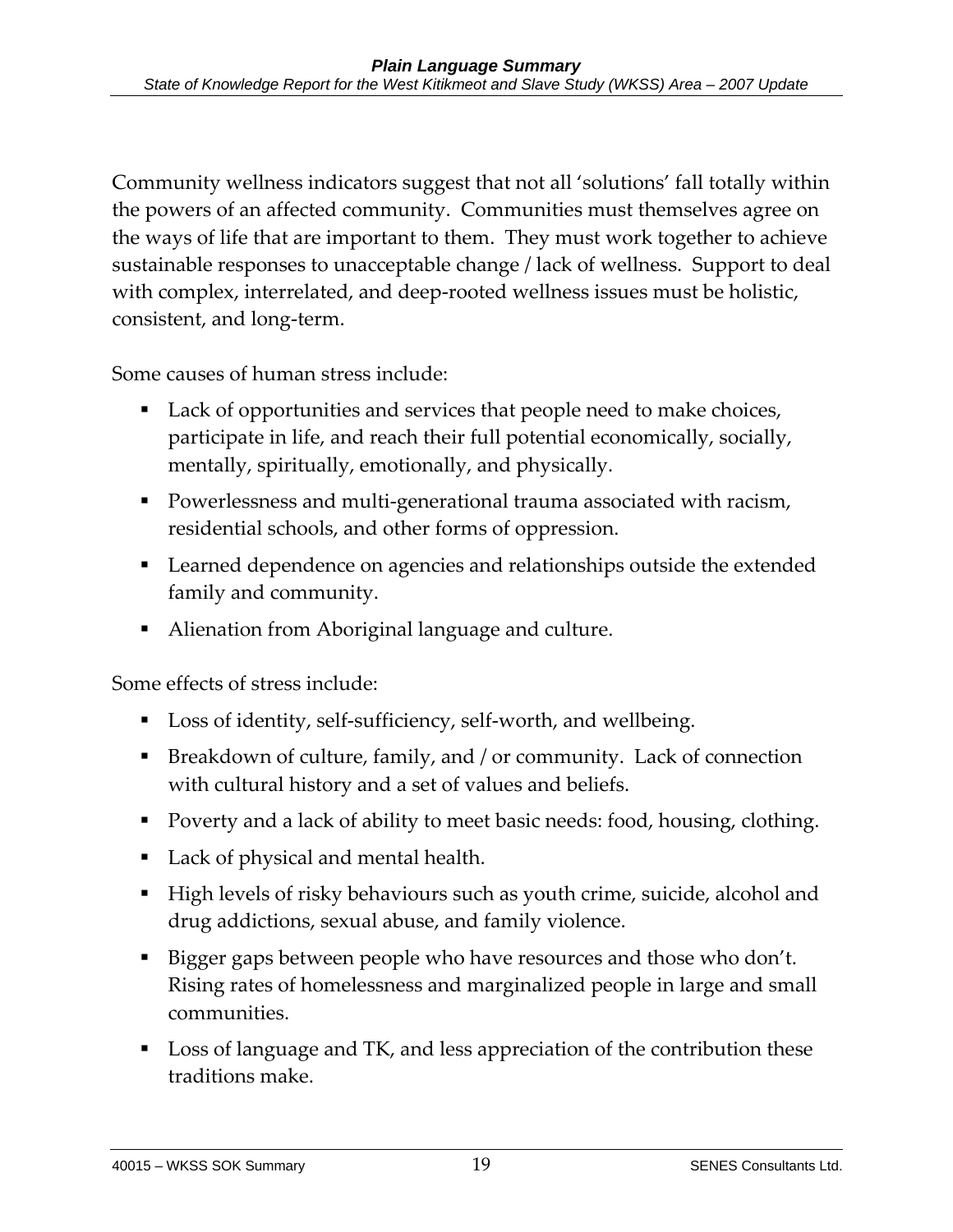### **Effects of human activity and development**

Many forms of development have potential to cause significant effects for plants, fish, birds, and mammals, including people. In the WKSS area the main causes of stress from human activity include:

- Global greenhouse gas emissions / climate change.
- Long range pollutants.
- **Mining and mineral exploration.**
- Communities and their infrastructure.
- **Transportation.**
- Hydro development.
- **T**ourism and recreation.
- Hunting, fishing, and trapping.

Other forms of development may cause stress in the future: pipeline corridors, ranching, and aquaculture. Agriculture and forestry probably cause little or no stress or have only very local effects.

# **Global greenhouse gas emissions / climate change**

Global climate warming is not the same in all parts of the north. The WKSS area has modest warming, but less than the Mackenzie River valley and Yukon regions.

We expect climate change to have a profound effect on the WKSS region. Greenhouse gas emissions and air temperatures will continue to rise, as they have during recent decades. Changes are likely to be greatest at high latitudes and potential effects include all parts of the ecosystem:

- Changes in the flow of global air and ocean currents.
- Melting polar ice caps and rising sea level.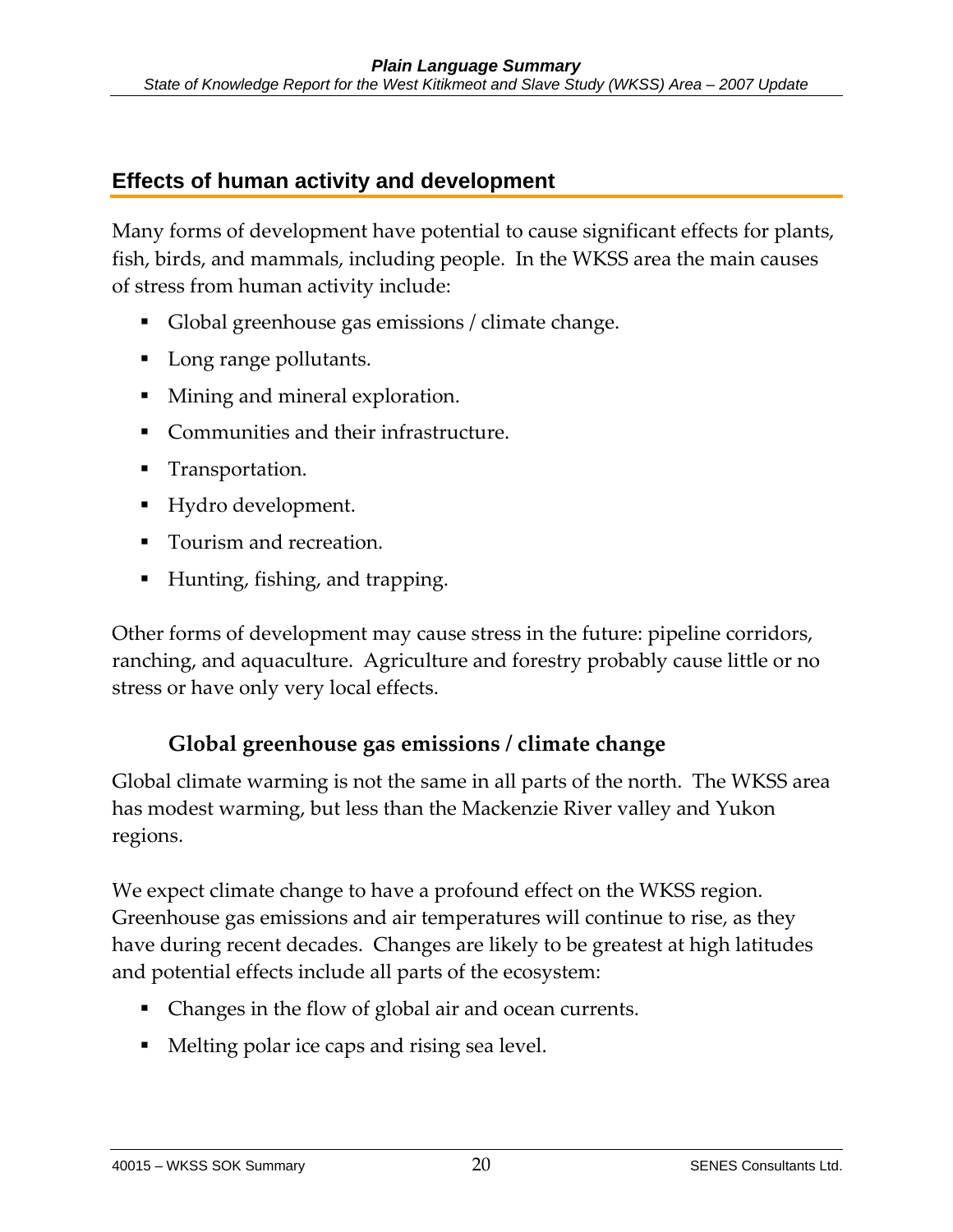- More precipitation, more freezing rain, and changes in snow cover and runoff.
- Less permafrost and changes in distribution. Soils thaw and cause increased slope failure and ground settlement. Southern limit of discontinuous permafrost shifts north. In the continuous permafrost zone the thickness of the active layer increases and permafrost thickness gradually decreases.
- Increased erosion of freshwater and marine shorelines.
- Delayed freeze-up, earlier break-up, and changes to sea and freshwater ice – the quality, how long it lasts, how thick it is, and how far it spreads.
- **More wave activity and more frequent extreme weather events such as** storms, coastal surges, and drought.
- More variable climate. Many Aboriginal people find it harder to predict weather and ice conditions, and more difficult and dangerous for hunters and others to travel on the land.
- More evaporation and less soil moisture.
- More forest fire, more severe burning, more areas burned, and a longer fire season that starts earlier.
	- $\checkmark$  Major changes in species composition and distribution.
	- $\overline{9}$  A short fire interval and unfavourable climate can rapidly change boreal forest to taiga.
	- $\checkmark$  Fire reduces carbon storage and peat accumulation, and increases potential of permafrost melt.
- Changes in types and distribution of plants and animals on land, freshwater, and marine environments. Plant responses are sensitive to water balance, difficult to predict, and lag climate warming.
- **More mobile nutrients.**
- More mobile organic and inorganic pollutants.
- Changes in the quality and availability of country foods.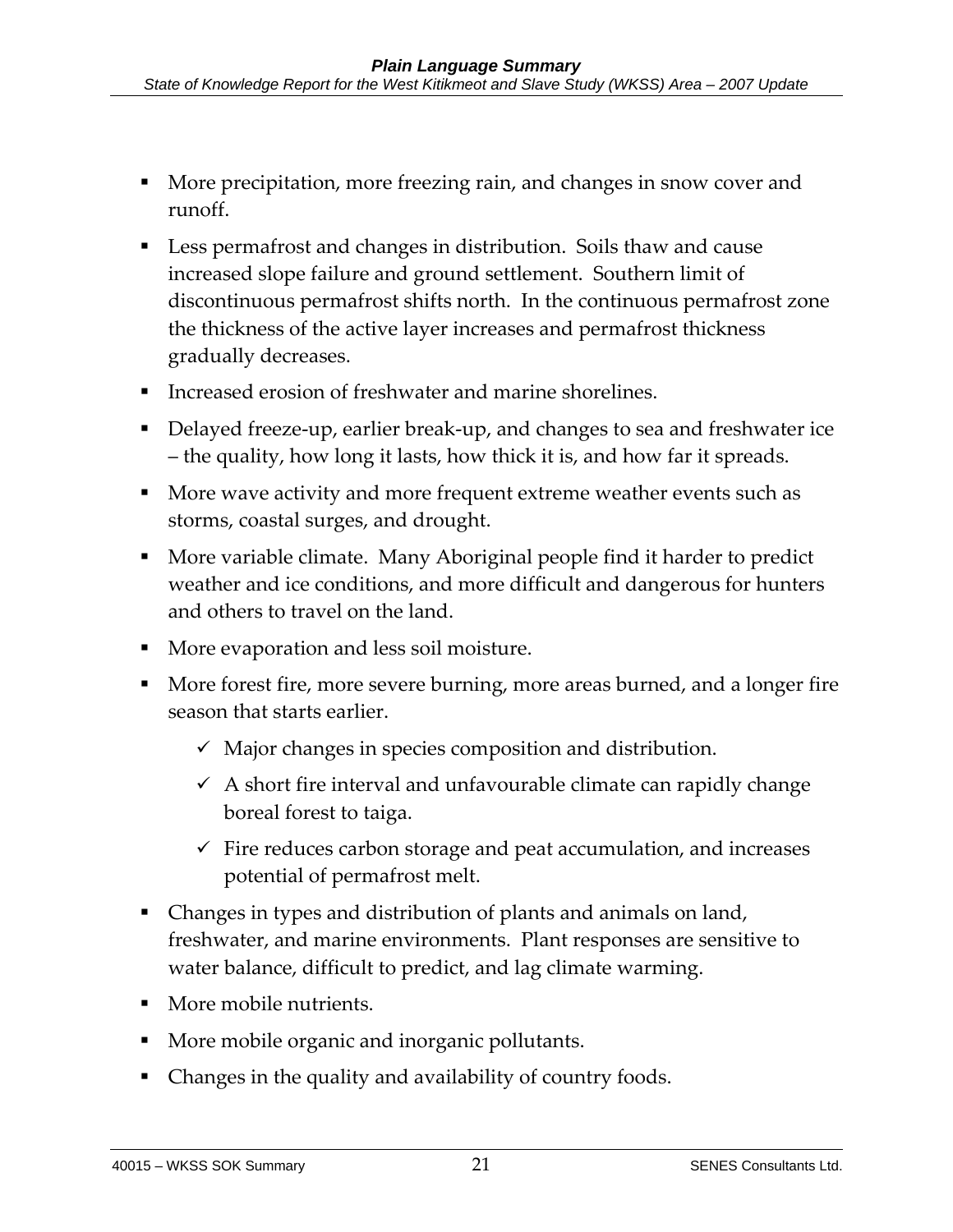- Damage to infrastructure, human health, and local livelihoods.
- Lower winter mortality and decreased heating needs.
- Increased potential for tourism and agriculture.
- Increased potential for the spread of infectious diseases and parasites in fish, wildlife, and people.

### **Long range pollutants**

Long-range pollutants include UV-B radiation, persistent organic pollutants (POPs), mercury, and radionuclides. Global air currents carry long-range pollutants to the WKSS area and they enter the food chain. Long-range transport of pollutants is the main cause of toxic stress.

Increased UV-B radiation may cause a wide range of health related problems for plants and animals: skin cancer, sunburn, cataracts, immune system dysfunction, impaired growth, and less ability to reproduce. We anticipate more cataract and skin cancer in humans and other animals, and less efficient photosynthesis in all plants.

The atmosphere over northern Canada contains lower levels of POPs than the atmosphere over other circumpolar countries. These contaminants have potential to cause a wide range of defects, particularly during early stages of embryo development. Present levels are below thresholds that affect health. In the near future we expect that concentrations of most POPs won't increase much above present levels. This depends to a large extent on control and regulations in many developing countries.

Global loadings of mercury have increased over the past two centuries and during the early 1990s, and will probably rise to some extent over the next several decades. Slow growing animals high in the food web accumulate most mercury. Muscle and organ tissues generally have higher mercury content than skin and blubber. Present levels of mercury in WKSS area fish and wildlife are within consumption guidelines, although some marine country foods are close to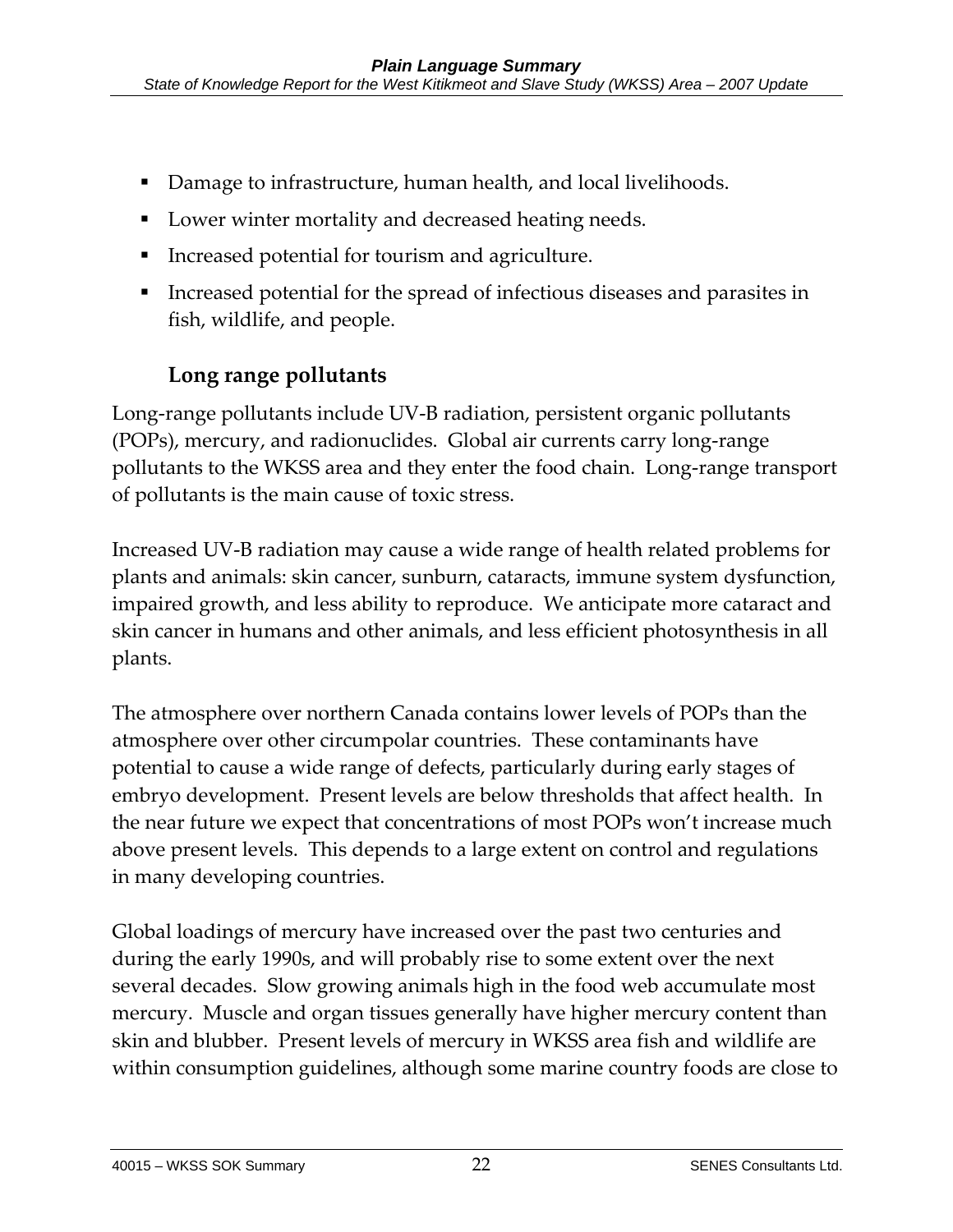critical levels for unlimited consumption. We expect mercury contamination to be a concern for the foreseeable future, particularly in some freshwater and marine species.

Radioactivity levels in fish and land animals show that radioactivity in not a concern. Some mining activities produced local 'hot spots' and locally elevated levels are connected with uranium mining and processing.

# **Mining and mineral exploration**

The WKSS area has experienced mining activity since 1921. Mining has been a major part of human activity for over 50 years. We expect current levels of mining in the WKSS area to maintain or increase.

Modern mining techniques are less disruptive than in the past but mining can cause many kinds of stress for decades or more: nutrient, toxic, habitat, and exploitation. Cumulative effects are possible over wide areas.

Mining exploration and staking disturbs the ground and vegetation, often over wide areas and for long periods of time. Mine development can involve a range of things such as heavy equipment, supplies and storage, ore processing, camps for workers, transportation and other infrastructure, organic and other kinds of waste, and decommissioning.

Ongoing and new development brings a mix of hope and fear for local people. Hope for real and lasting benefits, jobs for young people, increased income, new training and education, and business opportunities. Fear about adverse effects of development on the land, wildlife, water, and on the beliefs, values, and identity of Aboriginal people. These contradictions create stress. The speed of change makes it hard to predict how these stresses will play out.

Socio-economic monitoring reports show that diamond mine workers spent less time on the land, less time with elders, and less time teaching traditional skills to their children. Many Aboriginal mine workers work in entry-level or semi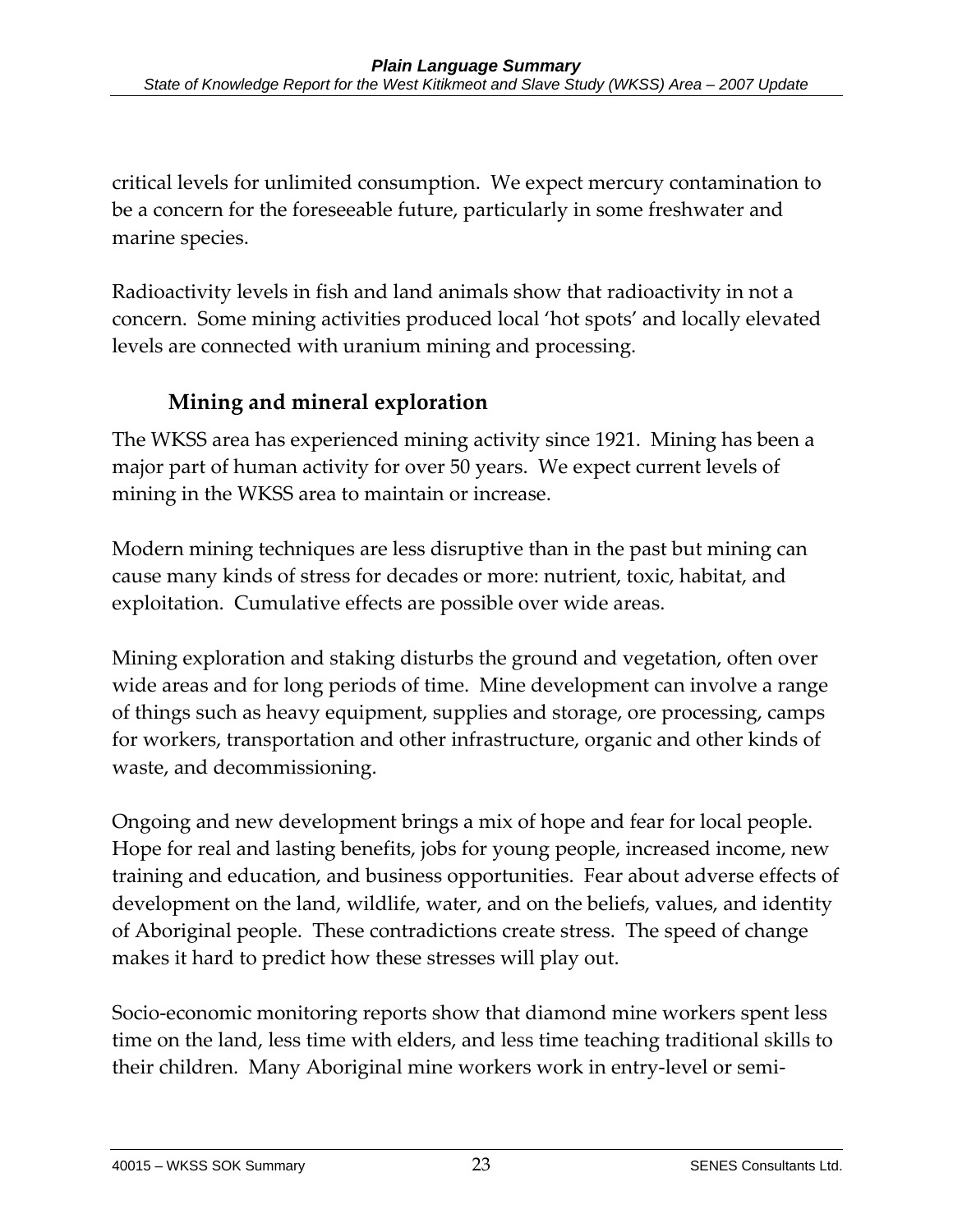skilled positions. Many of these workers don't benefit from on-site training and/or career advancement opportunities due to low literacy and education levels. Turnover is high.

More mining activity increases potential land and resource conflicts, and poses challenges for economic security. Reduced harvesting activities affect the capacity of people to meet basic needs and potentially threaten individual identity, cultural expression, and physical and emotional health and wellness. Economic security directly affects social security and changes in diet, health, and overall wellbeing.

# **Communities and infrastructure**

All communities in the WKSS area have increasing needs for housing, access roads, supplies and storage, power, water, waste treatment and disposal, and transportation facilities. The most common forms of stress connected with growing communities include: nutrient, toxic, and habitat stresses.

Inadequate housing contributes to the risk of transmitting infectious diseases, personal injury, interpersonal stresses, family violence, and access to the basic supports people need to function and thrive in modern society. Overcrowding is declining in some communities but it is clear that industrial activity has not had the positive impact on housing that people expected. We also see a rising incidence of homelessness in larger WKSS communities, particularly Yellowknife.

# **Transportation**

Winter roads link many WKSS communities and mining sites. Other mine development may expand the winter road system and stimulate other transportation infrastructure such as a deepwater port near Kugluktuk or Bathurst Inlet. Air transport is an essential service and every community and mining camp has an airstrip. Government has proposed upgrades to improve operations and support larger aircraft. Floatplanes serve many communities, tourist lodges, and other facilities.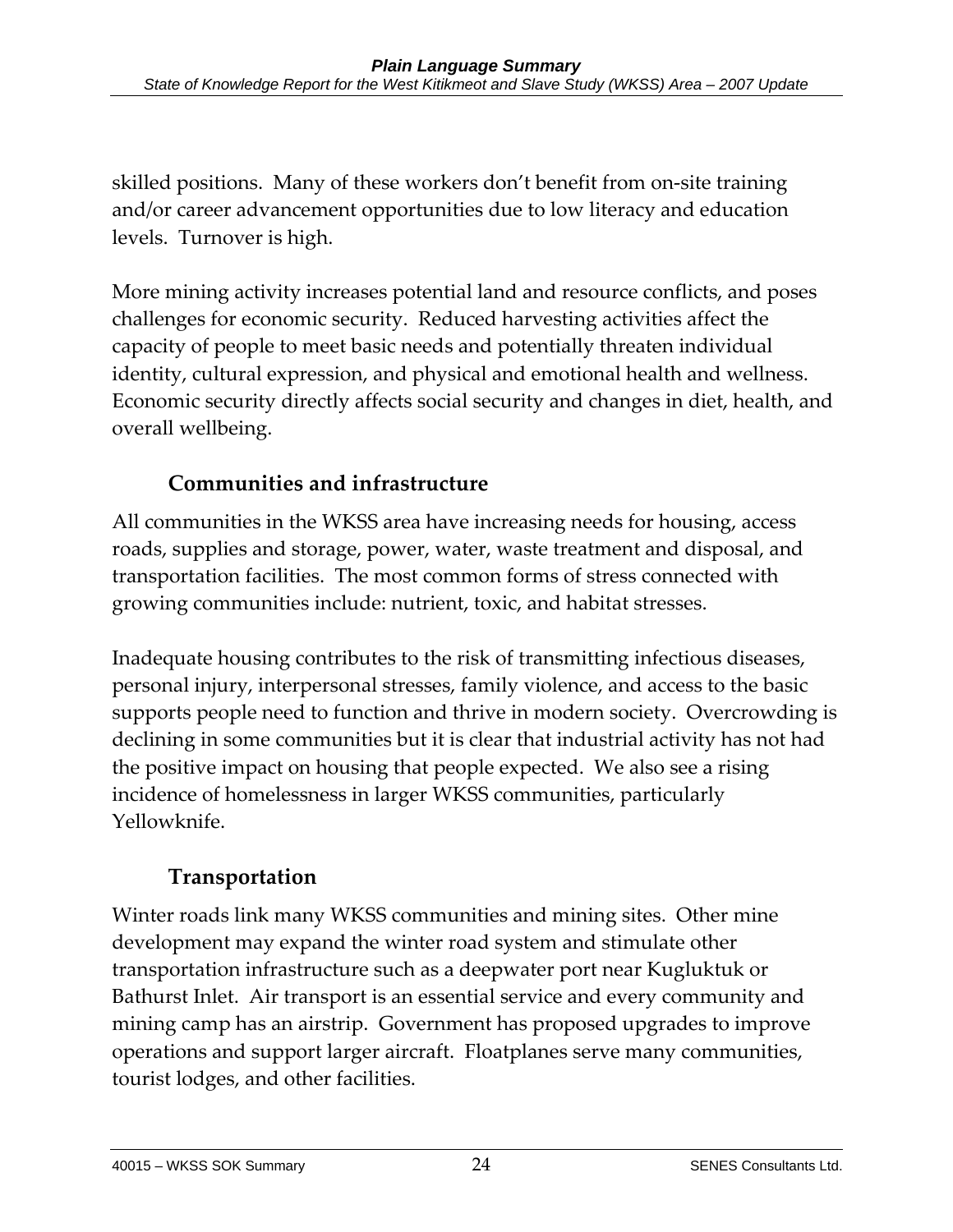Transportation infrastructure directly changes habitat. Roads in particular make areas more accessible for recreation, trapping, hunting, and fishing. Other effects include noise, fuel and other spills, and increased potential for fire. Transportation infrastructure adds to habitat stress when it changes water levels or flow.

# **Hydro development**

Right now the WKSS area has hydro development on the Taltson, Snare, and Yellowknife rivers. Proposed or potential development includes Indin Lake, and several rivers: Lac la Martre, Taltson, Back, Burnside, Coppermine, Lockhart, and Hood. Much of the proposed development is to support possible mine development. Hydro development is not viable for an individual mine but future development might take place if it could serve a group of mines together.

Hydro development usually involves diversion and barriers that change water flow and levels. Transmission corridors that carry power from generation sites to user sites create many of the same stresses as road transportation. Changes to land and water habitat can cause long-term effects – some more or less permanent.

# **Tourism and recreation**

Recreation and tourism activities happen throughout the WKSS area. Tourism is the third largest industry and has grown rapidly, though only a small percent of visitors travel beyond Yellowknife. Wildlife viewing and wilderness travel are locally as important as tourist fishing or hunting. Road improvements aid tourism. Noise and disturbance add to habitat stress, and local exploitation of fish or wildlife may be a concern.

# **Subsistence hunting, fishing, trapping**

Several studies state that subsistence harvesting is the cornerstone of the northern economy and the health of Aboriginal communities. Harvesting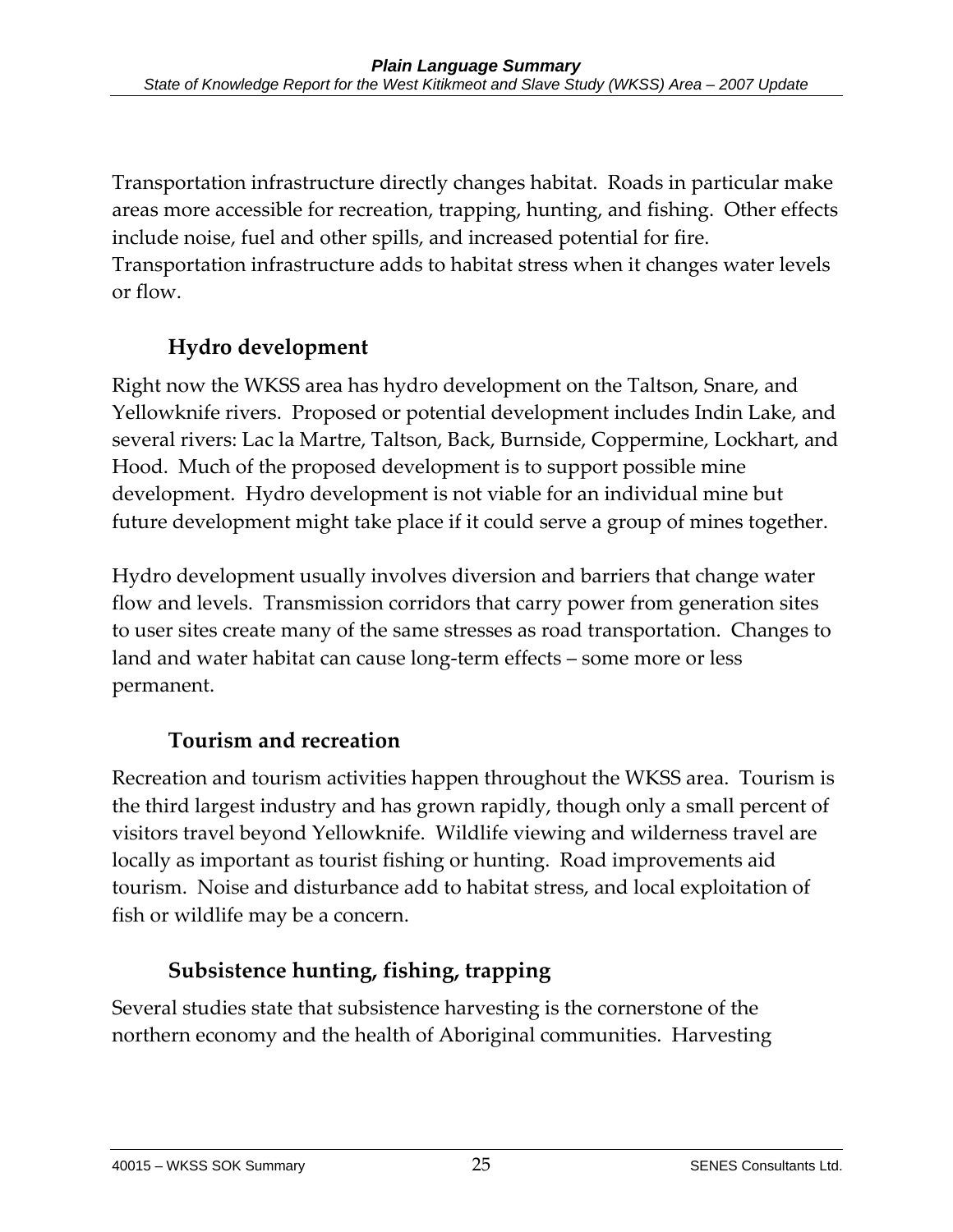activities provide basic economic security, shape social relationships and cultural expression, and individual identity and security.

Country foods are generally superior to store-bought foods and provide a significant source of vitamins, minerals, and protein. The extent to which each food source yields its maximum value depends on how fresh it is, how people prepare it, and what part they consume. Muscle tissue and organs are significantly different, depending on the species.

There is an ongoing debate about the relative benefits and risks of depending on country foods for a major part of a healthy diet. There is potential for positive and negative effects. Right now the contaminant levels in most sources of country food in the WKSS area are 100 to 1000 times less than levels considered critical for human health.

Changes resulting from a reliance on store-bought food and increased sedentary lifestyle have compounded problems of health and wellness in many Aboriginal communities. These changes increase the likelihood of obesity, diabetes, high blood pressure, and tooth decay.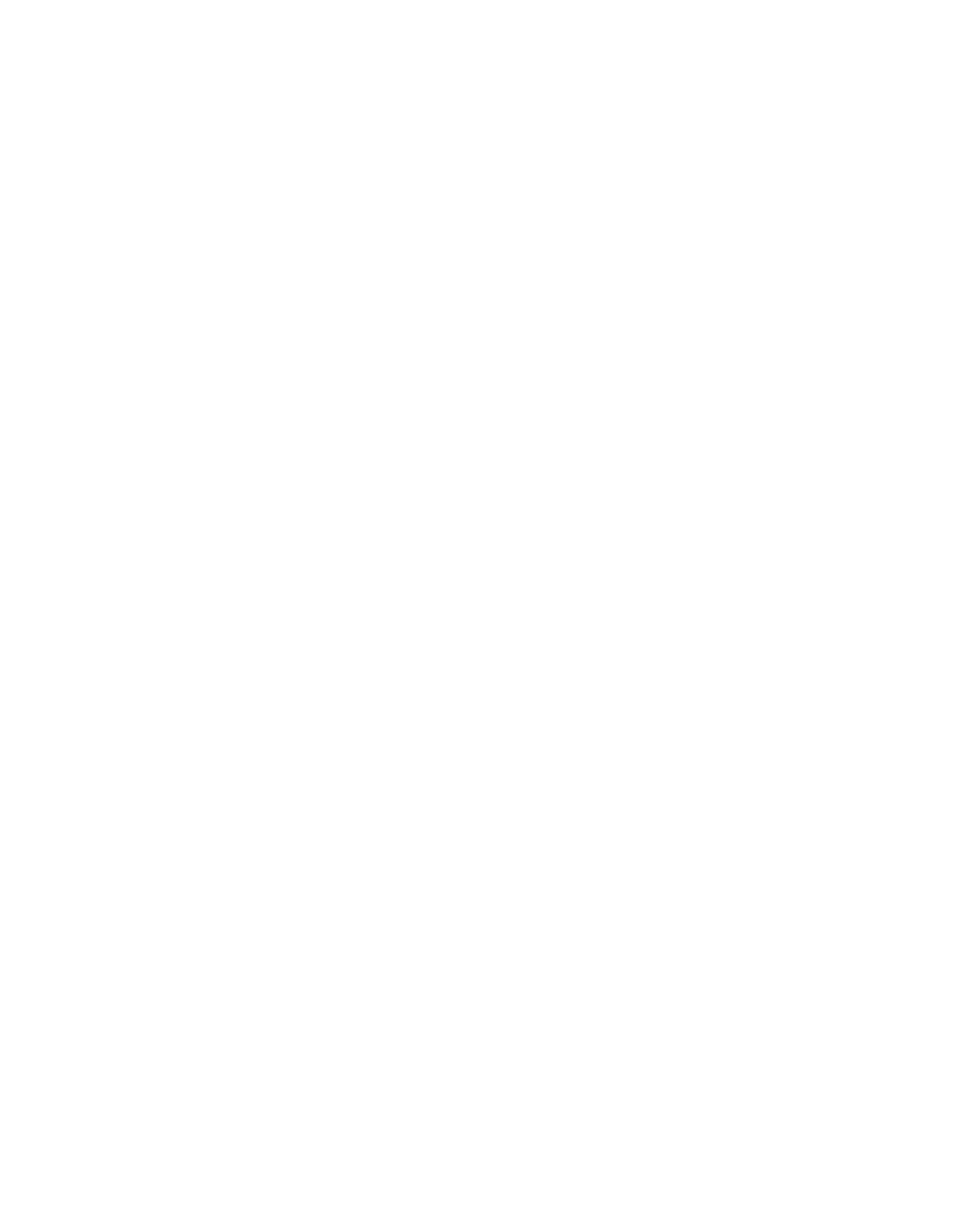# **4: Tools to Help Achieve Sustainable Development**

This section outlines some tools that can help achieve sustainable development. WKSS Society partners' vision is to achieve sustainable development "… which respects Aboriginal cultural values, so that the land is protected, culture is preserved and community self sufficiency and, or, reliance is enhanced."

Tools can help ensure that people participate in decision-making about sustainable development. But lack of skills and training, low literacy and education, and health and wellness issues often limit how much people participate. WKSS communities need coordinated, community-based, holistic approaches to build human capacity.

### **Concept of stewardship**

Stewardship means that people have an opportunity to use the environment in ways that support and please them, and that they transfer this opportunity from one generation to the next. People don't own the environment.

Today in the WKSS area human activity has the ability to greatly change the environment and we need to use a high degree of stewardship. Sustainable use of resources is not just a biological issue – it involves social, economic, legal, cultural, and many other factors.

### **Cumulative impacts**

Cumulative impacts are environmental impacts from multiple activities that overlap in space and time. They are changes to the environment caused by the combination of past, present, and likely future activities. The WKSS area is coping with increased non-renewable resource development. Cumulative impacts assessment is a good tool to measure whether or not we should allow new development to occur, and if so under what conditions.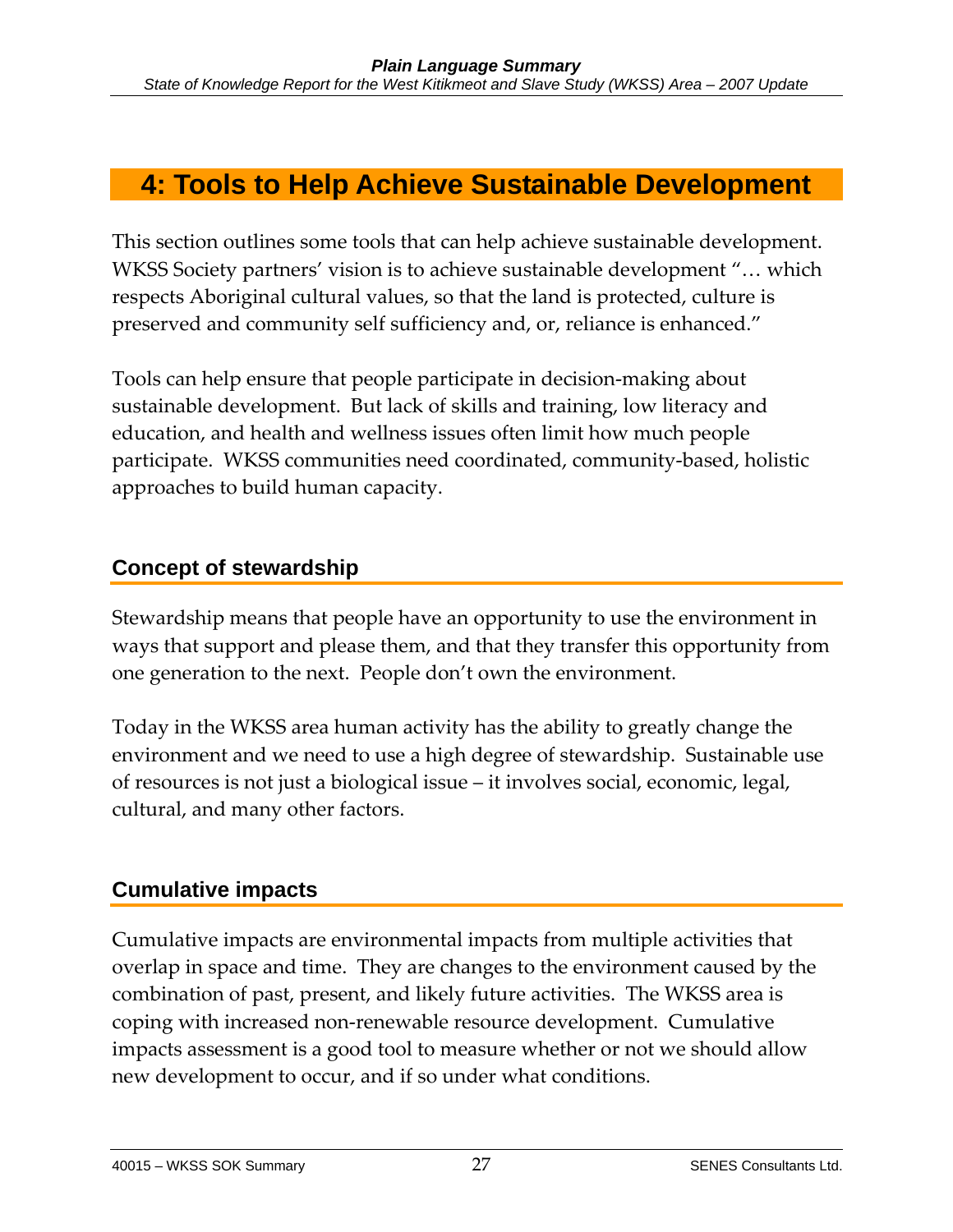Environmental monitoring provides information to help measure cumulative effects. We need lots of good quality, accessible information, in a consistent format. People need skills and analytical tools to effectively interpret the information and to accurately identify the historic, current, and future potential impacts.

To accurately describe change and the effects of change we must choose indicators that match the level within the ecosystem where the effect occurs. For example: to measure effects in a community we need indicators suited to the community level within the ecosystem.

Many responses to stress are non-linear and we may not easily discover the effects until after some part of the ecosystem crosses a threshold and has a new state of being. It is important to recognize early warning signs for a range of thresholds. We can't reverse change, although we may establish something similar to a pre-existing condition. This applies to people as much as to other parts of the ecosystem.

# **Planning for sustainable development**

Sustainable development seeks to create positive conditions that benefit people and limit the extent of environmental impacts. To achieve sustainable development we need a plan that responds to activities as they occur and directs development towards an objective.

The process that we use to develop a plan has a major influence on how much people are willing to support sustainable development. People need to help formulate the overall vision for sustainable development and to form objectives from that vision.

Everyone needs:

Good and complete information they can understand and use.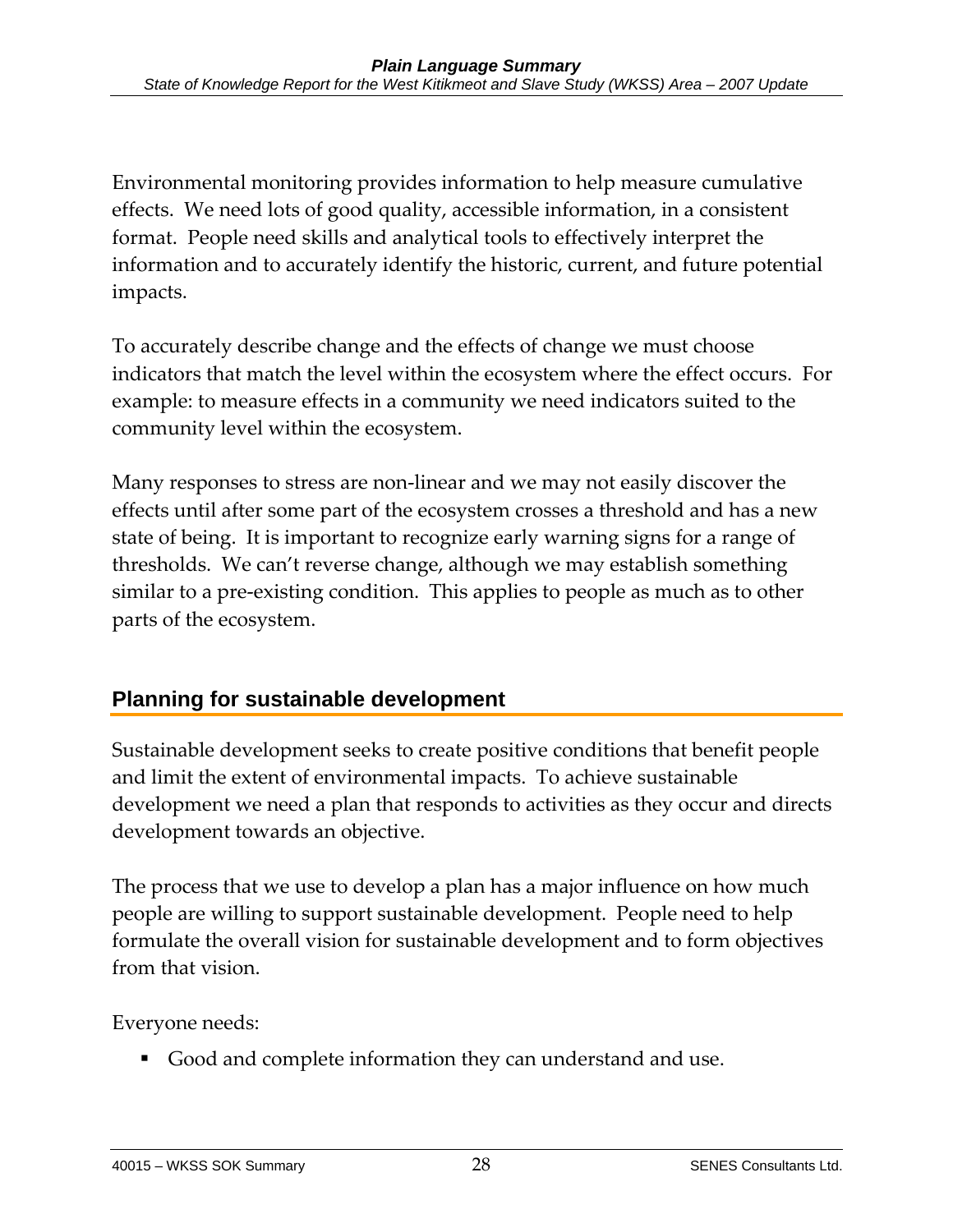- Expert support to help analyze more complex, technical information.
- **Enough time for public discussion.**
- Transparent decision-making.

The clearer the vision and the more people share it, the stronger it becomes. A plan for sustainable development should meet three essential and equal objectives:

- Economic: to produce goods and services.
- Social: to maintain and enhance quality of life, including culture.
- Ecological: to maintain and enhance environmental conditions.

### **Climate change and POPs agreements**

Global climate change is likely the greatest environmental threat that the WKSS area faces. And we can only deal with greenhouse gas emissions at international levels.

Many developed countries committed to the 1997 Kyoto Agreement - to cut greenhouse gas emissions by 2012. Some countries (Canada) haven't fulfilled their commitments. Other countries (US) didn't commit in the first place. Many countries including Canada have rising greenhouse gas emissions.

The 2001 Whitehorse Declaration on Northern Climate Change focused on key northern issues. It shows the need for local, regional, and global actions among policy and decision-makers.

Northern information and lobbying can affect global action on climate change and POPs. Studies under the Northern Contaminants Program (NCP) provided information to support calls for action to control contaminants, POPs, and heavy metals. Since 1998 thirty-six countries, including Canada, have signed United Nations protocols for POPs and heavy metals. NCP projects provide quality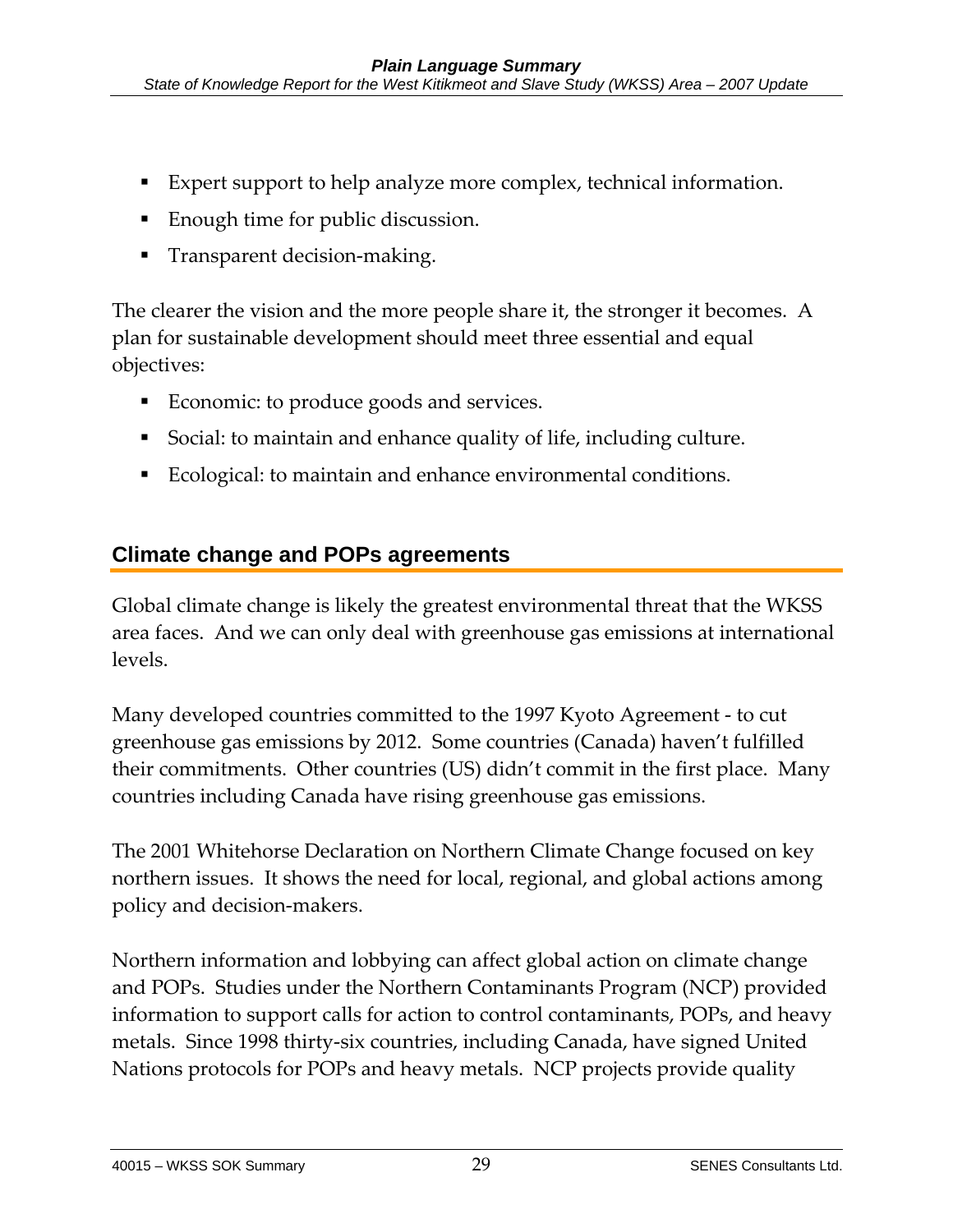information to the Arctic Monitoring and Assessment Program (AMAP). AMAP monitors and assesses human sourced pollution in the circumpolar Arctic.

### **Environmental management**

Environmental management and ways to improve community wellbeing evolve through different programs and processes. These include negotiating and implementing Aboriginal land claims and self-government agreements.

Responsible management only happens when people have good information and understand it well enough to make good decisions. All interested parties must get involved for effective management. In the WKSS area this includes Aboriginal and non-Aboriginal peoples.

### **CEAMF**

The process to develop a NWT Cumulative Effects Assessment and Management Framework is ongoing (now called the Environmental Stewardship Framework). The purpose is to define a process to assess and manage cumulative effects. A regional plan of action for the Slave Geological Province was developed in 2002, and is being updated. More information about CEAMF can be found at www.ceamf.ca.

### **CIMP**

Since 1999 the NWT Cumulative Impact Monitoring Program has funded 54 environmental monitoring and capacity building initiatives. For the past three years they produced an annual state of knowledge report for each valued component. More information about CEAMF can be found at www.nwtcimp.ca.

### **NGMP**

Nunavut General Monitoring Plan doesn't yet exist. Indian and Northern Affairs Canada held a workshop in 1997 as a first step to set up a program. Since then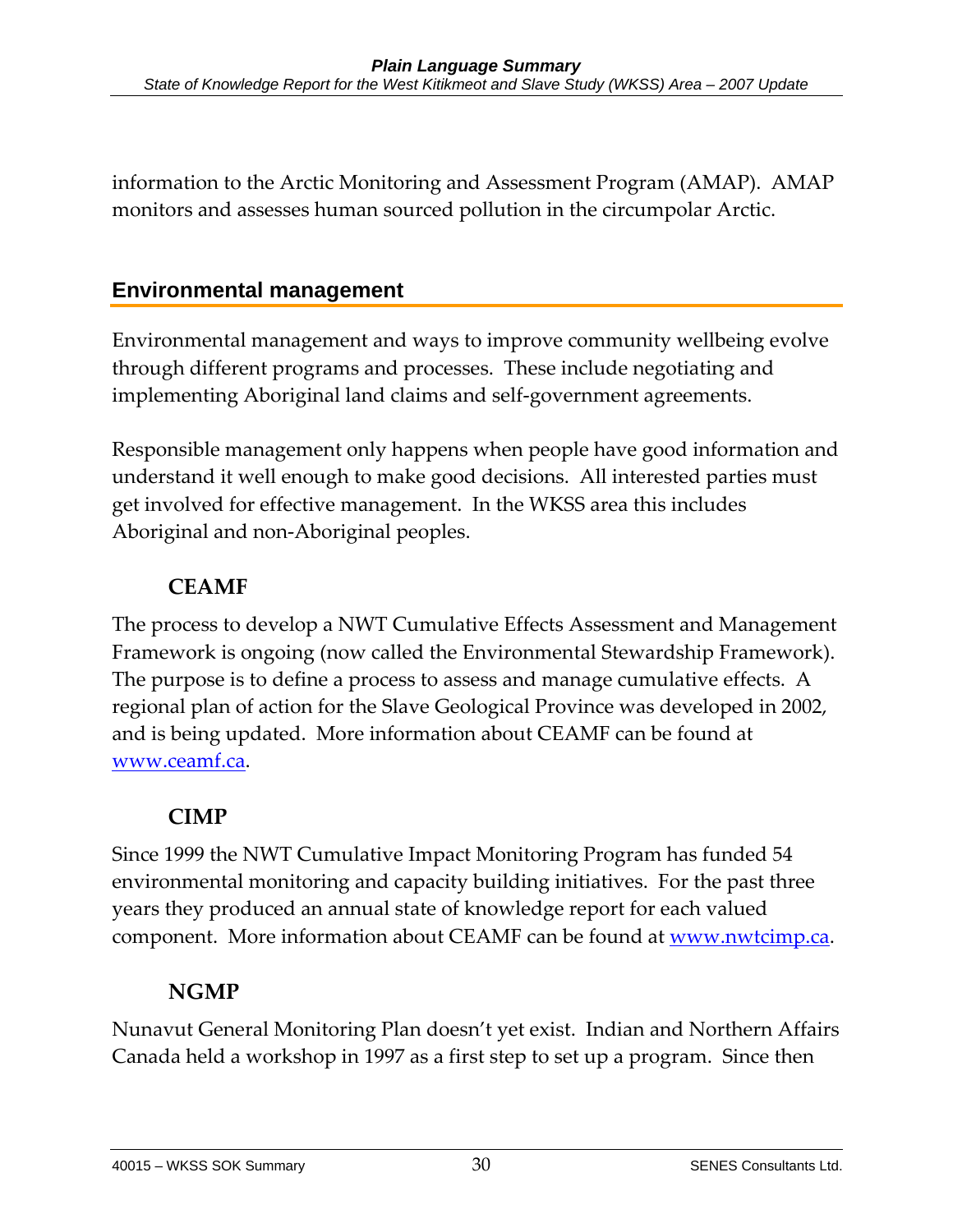little progress has been made to create the NGMP. An NGMP Working Group was established in 2007. A workshop was held early in 2008 and a business case is under development.

# **Land use planning**

Land use planning is a central tool to manage any public or private land. It sets out a future vision to protect, conserve, and develop land and resources. Land use plans connect responsible development and stewardship, and protect natural resources and the environment. They give information to the public, industry, and government about what areas can and can't be developed, and under what conditions and processes.

Nunavut and NWT legislation set out the need for land use planning. To date a draft West Kitikmeot Regional Land Use Plan is the only one for the WKSS area. Lack of land use plans for the area makes the regulatory processes more complex and uncertain.

# **Project oversight agencies**

Three diamond mines each have their own agency that monitors company activities, and reviews environmental plans and reports. The agency does no primary research and doesn't monitor social or economic conditions.

The NWT has socio-economic agreements among the territorial government, Aboriginal governments, and three mining companies: BHP, Diavik, and DeBeers. The GNWT produces an annual report 'Diamonds and Communities' based on a variety of indicators of social, economic, and cultural wellbeing in affected NWT communities.

# **IBAs**

An Impact and Benefit Agreement is a project-specific, private agreement between an Aboriginal community and a resource development company. IBAs can provide economic benefits (jobs and business), financial benefits (cash and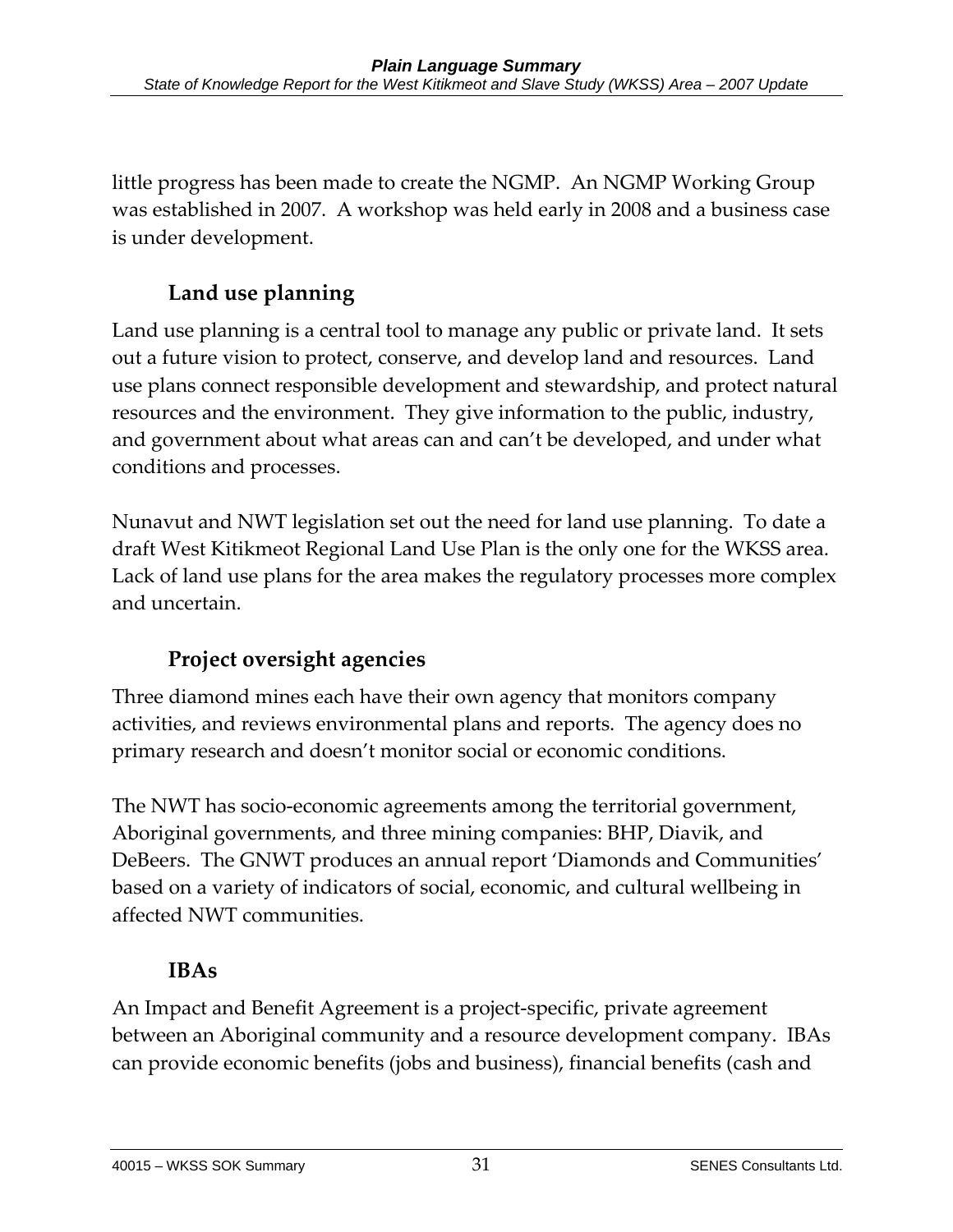profit-sharing), and may help diversify the local economy. IBAs may not be the best way to build capacity and monitor and mitigate environmental, social, and cultural impacts and mine abandonment.

Other tools to secure Aboriginal participation include: tenure instruments such as surface leases, regional agreements, and cooperative multi-stakeholder initiatives.

### **Round tables**

The NWT and Nunavut have no territorial round table. The National Round Table on Environment and Economy released a report in 2001 that included recommendations specific to the north - about cumulative effects assessment and management, sustainable Aboriginal communities, and capacity building in Aboriginal communities.

### **Partnerships**

Partnerships can involve public and Aboriginal governments, voluntary groups, and individuals. Partners share authority, risk, responsibility, accountability, investment, and benefits. The WKSS Society is one example of a partnership.

# **Co-management bodies**

Co-management bodies have responsibility and authority for specific resources. Here are a few Nunavut examples:

- Nunavut Planning Commission: responsible for land use planning and regulation.
- Nunavut Wildlife Management Board: responsible for wildlife policy and management. Some species such as caribou have their own management boards.
- Nunavut Impact Review Board (NIRB): responsible for environmental assessment and review of projects in Nunavut.
- Nunavut Water Board: responsible for water use.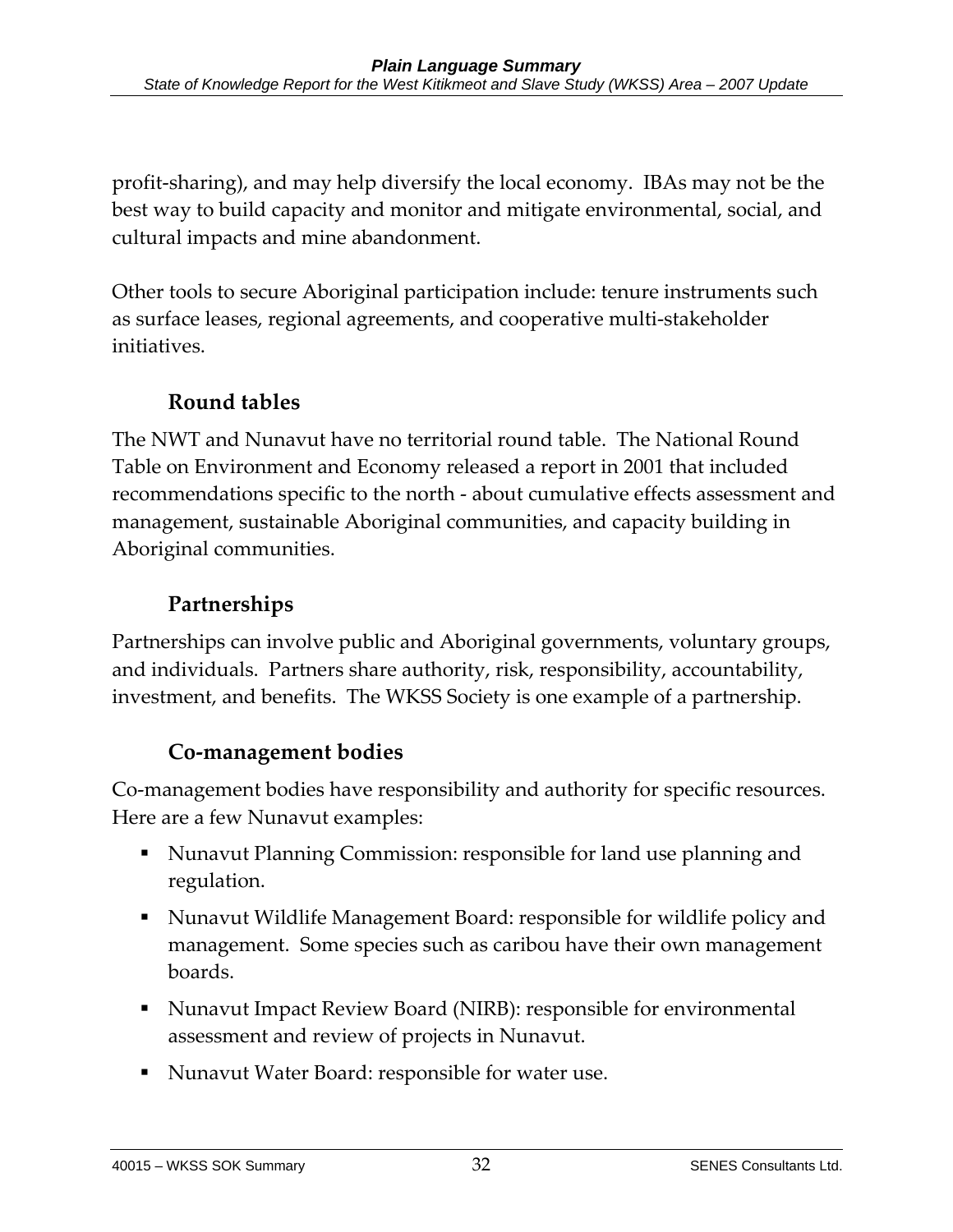Surface Rights Tribunal: deals with entry and compensation to people that hold surface rights.

The Mackenzie Valley Resource Management Act sets up co-management boards in all NWT regions of the WKSS area. Within each settlement region comanagement boards are responsible for land use planning, land and water management, and environmental assessment and review.

### **Environmental and cumulative effects assessment, review, and monitoring**

Environmental assessment has moved from a regulatory process that DIAND led to a multi-stage process. In the first stage regional land and water boards screen each proposal.

If a proposed project meets certain criteria it goes to a territorial board: Mackenzie Valley Environmental Impact Review Board or Nunavut Impact Review Board. If a proposed project meets other criteria it may go to a full, territorial environmental review panel.

The Canadian Environmental Assessment Act and / or the National Energy Board get involved with projects that have broader impacts. For example, projects that cross territorial borders or energy projects.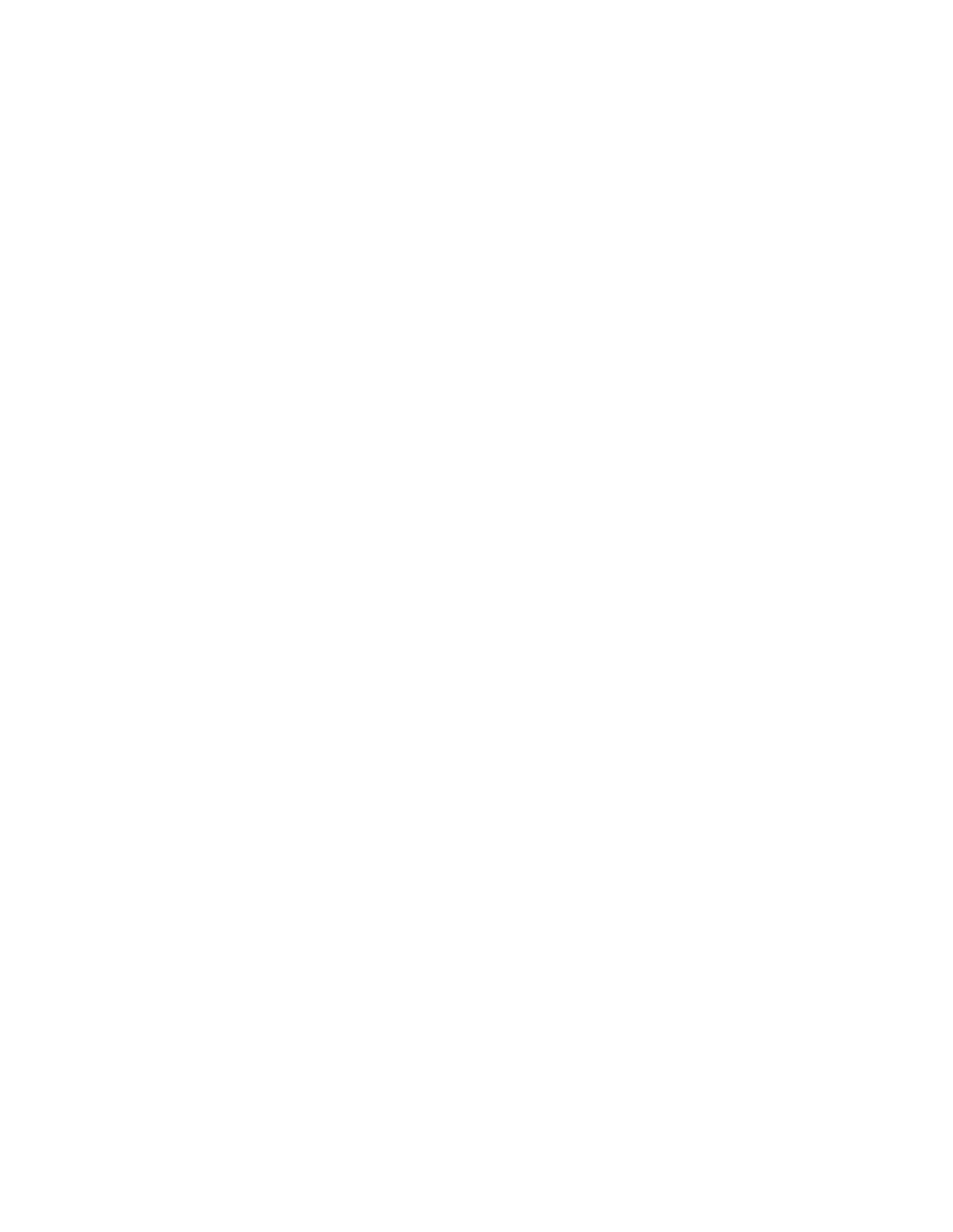# **5: Information Needs**

We need much more information about many features of WKSS area ecosystems and about the causes and effects of different forms of stress. Most information needs fall into one of three general types:

- Baseline: covers topics with little or no current information.
- Bridging: builds links between existing sets of information.
- Trend: shows change over time.

All parties need to support different ways to share information. They need to use consistent forms of data to describe trends over time and changes in space. The CIMP and NGMP will contribute significant information once the NWT and Nunavut fully implement them. Certain tools can make it easier to search for and find information – tools such as meta-data and GIS systems that define the types of information available, the areas and topics, and when and where people can get the data.

### **Social and economic security**

- Identify the effects of development and wage employment at the community level.
	- $\checkmark$  Impacts on individuals, families, community life, Aboriginal cultures, and the mixed economy.
	- $\checkmark$  Impacts on renewable resource harvesting participation and practices, and the implications for sustainable communities.
	- $\checkmark$  Impacts on socio-economic security of traditional Aboriginal populations, including impacts on social cohesion and resiliency.
	- $\checkmark$  Update and re-evaluate effects of rotational work on individual, family, and community. Focus on family cohesion and harmony.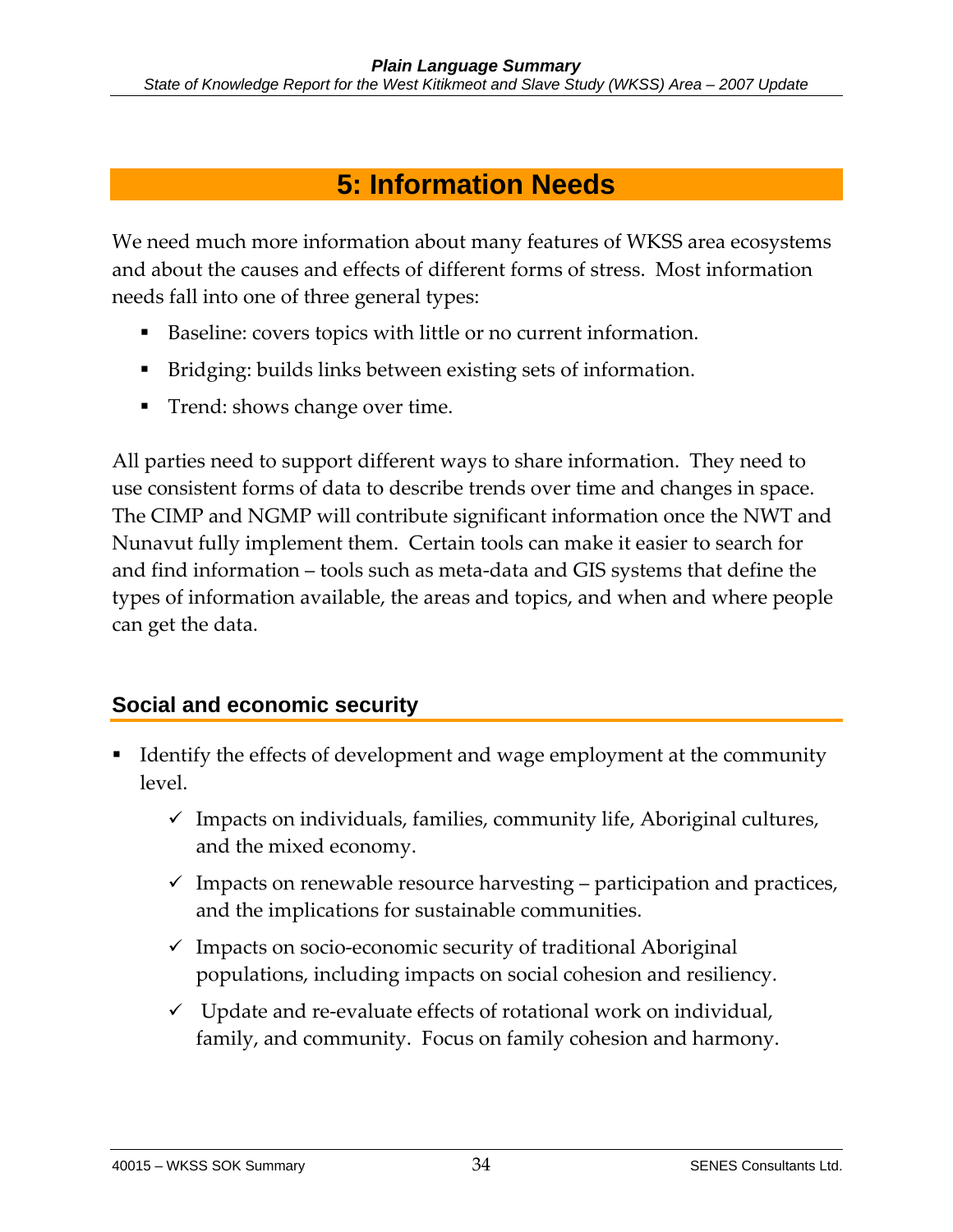- $\checkmark$  More clearly understand negative social behaviours such as gambling, prostitution, organized drug activities, and youth crime.
- Identify the effects of development and wage employment at a regional level. Development may affect segments of the population differently and changes in one community may affect another.
	- $\checkmark$  Identify socio-economic impacts of Aboriginal involvement in / authority over land and resource use.
	- $\checkmark$  Document and communicate the benefits and disbenefits of mining and other development activities.
	- $\checkmark$  Gather more information about things that most often help people cope with and positively adapt to change.
- Document and communicate TK in ways that reach new generations, enhance wellbeing, and help build community capacity and wise decision-making. TK research issues include: where to get funding, community control and ownership of information, and 'outsider' access to information.

### **Human health**

- Monitor fish and marine mammals to make sure that intake levels of mercury and organic pollutants don't exceed health guidelines.
- Better understand the process of storing mercury in body organs of marine mammals.
- Pay attention to alcohol, smoking, and diabetes. How do they reflect social, economic, and cultural conditions? Monitor change that results from things such as public awareness campaigns.
- Gather good quality baseline information.
- Expand on the idea of the 'Diamonds and Communities' reports. Encourage other WKSS communities to monitor socio-economic effects of development and to communicate the results.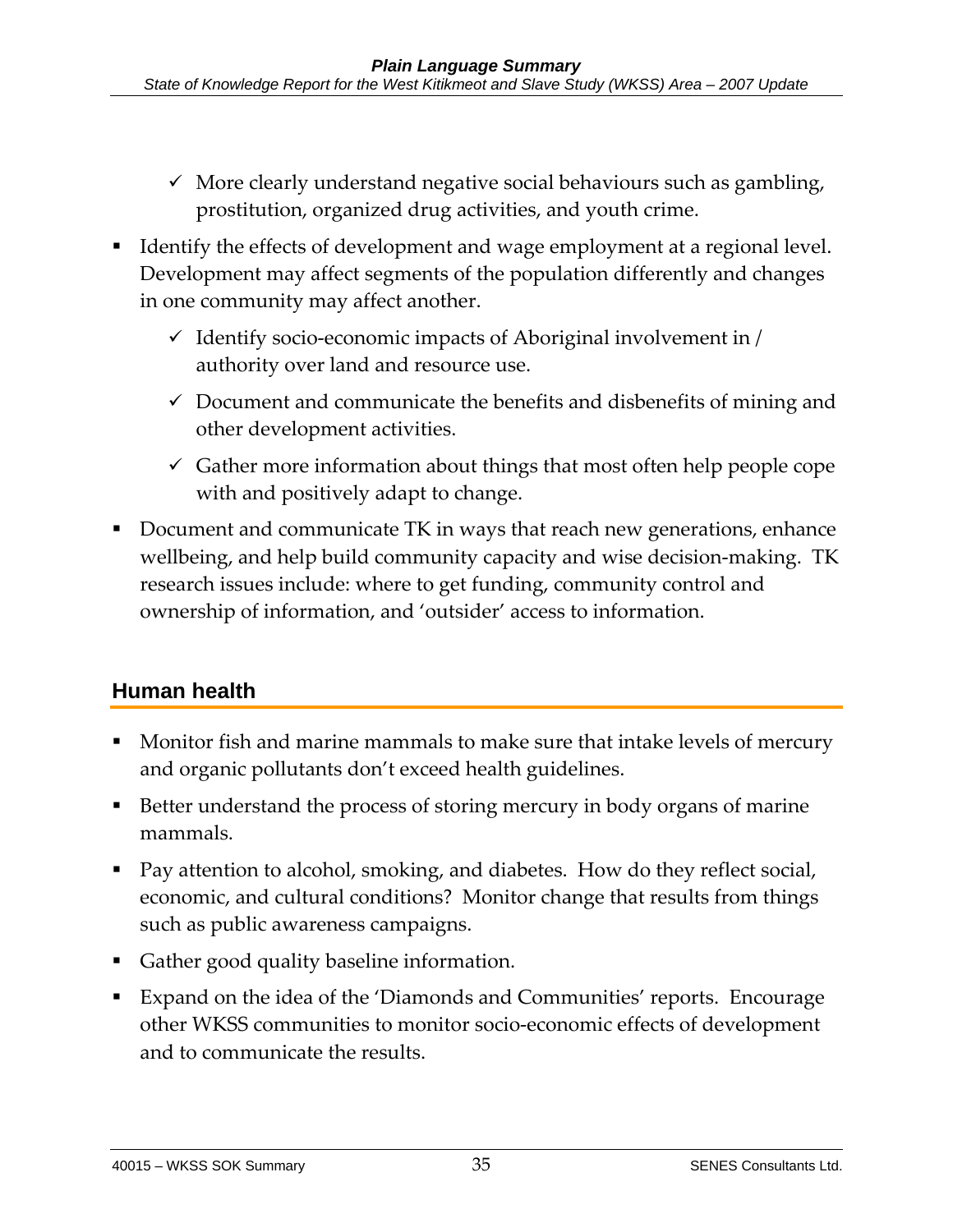- Monitor contaminants from local sources:
	- $\checkmark$  Sewage discharge: nutrients, heavy metals, and microbes at sites that receive sewage from communities, camps, and lodges.
	- $\checkmark$  Mining activities: acid drainage, metals, radioactivity at waste rock sites and tailings and treatment ponds.
	- $\checkmark$  Dumps and disposal sites: metals and organic contaminants at municipal dumps and military disposal sites.
	- $\checkmark$  Slave River: metals and several organic contaminants that come from the Slave River and drain into the WKSS area.
- Gather trend data about long-range pollutants, to provide background and comparative information, and ensure that people can safely consume country foods.
	- $\checkmark$  Trend sampling: sample selected fish and marine mammal species and look for certain contaminants.
	- $\checkmark$  Snow sampling.

### **Climate change**

- Gather data about the physical effects of climate change without significantly increasing the number of recording stations in the area.
	- $\checkmark$  Permafrost: Monitor trends and change in permafrost and vegetation at select sites. Remote sensing data can provide other information about uniformity and extent of change.
	- $\checkmark$  Water balance: Need better information about relationships between snow and rain, seepage, run-off, evaporation, and the potential contribution of permafrost melt to the water balance.
	- $\checkmark$  Proxy data: Record data every year about things such as temperature depth relationships in lakes and deep groundwater wells, ground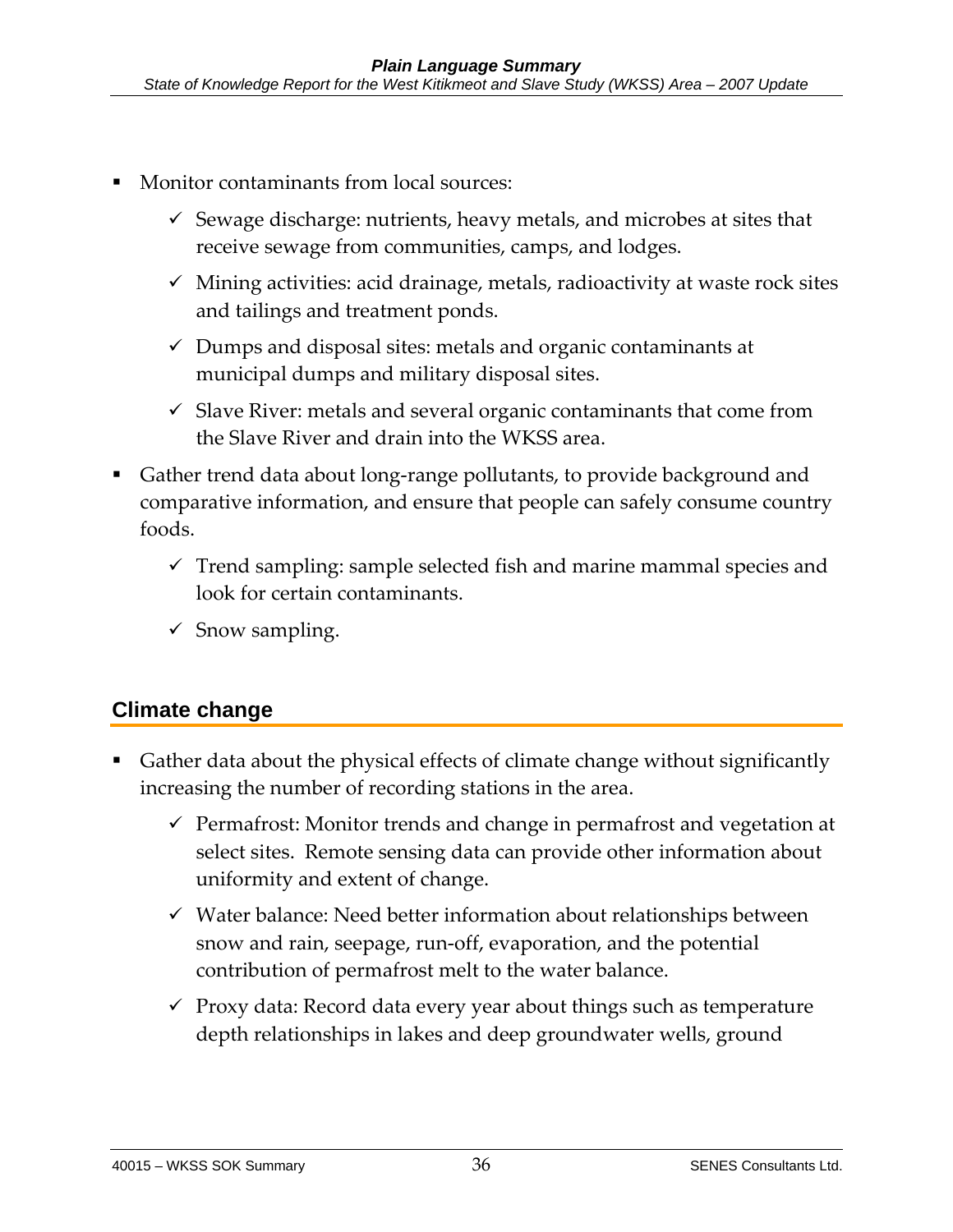temperatures, ice thickness in freshwater and marine environments, freeze-up and break-up.

### **Wildlife**

- Gather data about habitat change and range use:
	- $\checkmark$  Continue surveys and observations to better understand habitat fragmentation effects of human activities, including halo effects. We need this information to construct better models of environmental and cumulative impacts.
	- $\checkmark$  Identify indicators to show habitat change and range use. It may be easier to track habitat change from remote sensing information than to rely on locating individual species.
	- $\checkmark$  Identify changes in the freshwater food web, especially changes in fish stocks. Warming could reduce water levels and flow, cause fish to spawn earlier, increase the need for food, and favour some species but create less favourable habitat for others.
	- $\checkmark$  Identify impacts from dams, diversions, and water control especially for Aboriginal communities that depend on local resources for traditional food.
- Gather sample information and monitor the condition of birds, fish, and other wildlife in relation to nutrition and disease.
- Need more and better information about different caribou herds.
- Need better information about the role predators play to maintain the health of prey, the effects of climate change on predator / prey relations, and the effects of large-scale killing on wolves' behaviour.
- Need good information about how hunting, trapping, and fishing affect target species. Include impacts on certain parts of a population, based on things such as gender or age. Fisheries particularly need good information about stock size, condition, and catch.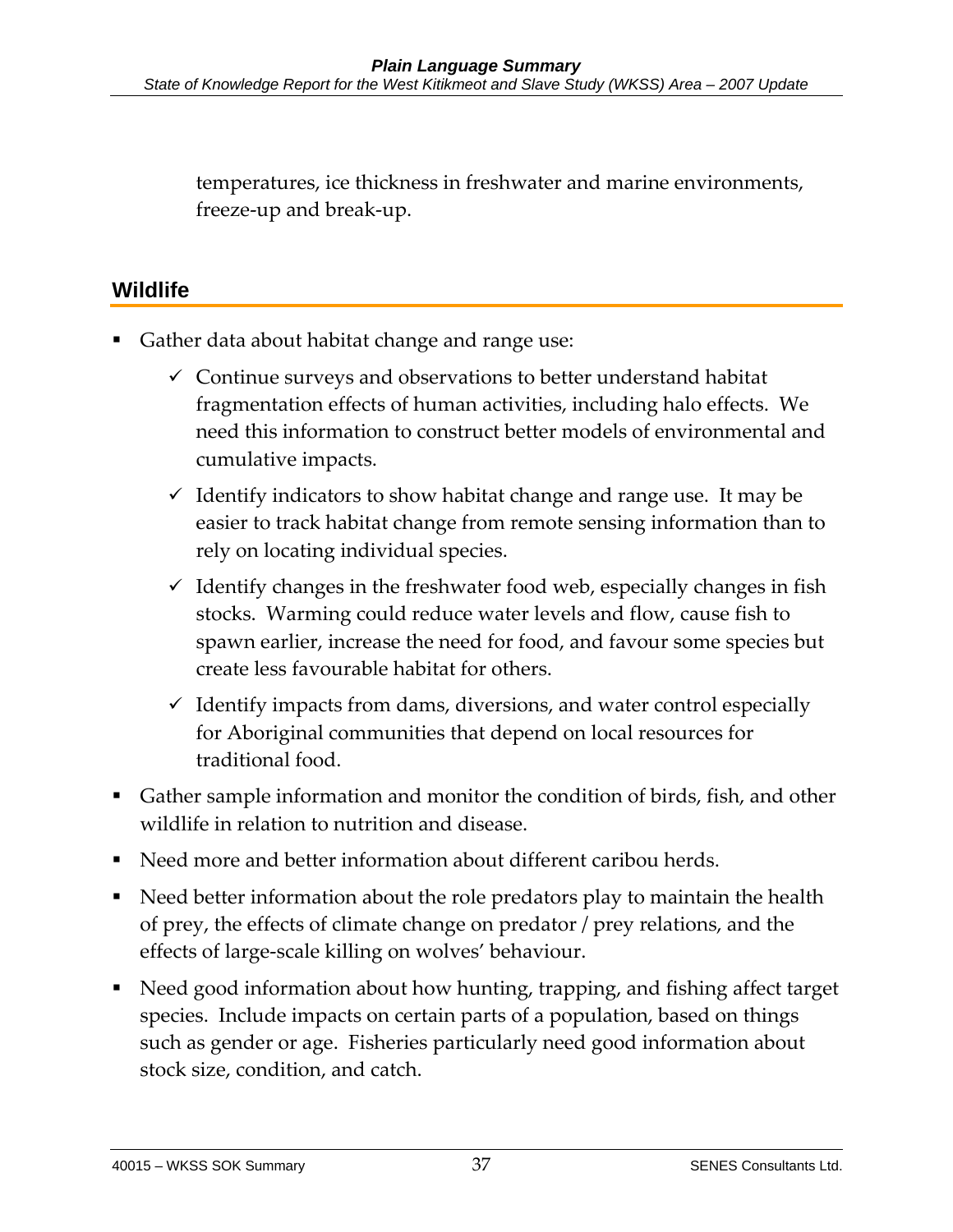### **Interactions between land, freshwater, and marine ecosystems**

- Need to know more about things such as nutrient cycling, roles of microbes, and the limiting effects of temperature and moisture.
- Need to know more about taiga and tundra stream ecology: food webs, distribution, behaviour, and migratory and anadromous fish.
- Need to know more about marine environments around Victoria Island, Bathurst Inlet, Kugluktuk, and Cambridge Bay.

### **Cumulative impacts**

Set up holistic systems to provide information about impacts of multiple mine developments.

- Need environmental information such as water and air quality, changes to habitat and range use, wildlife avoidance, increased natural resource use, and impacts from roads and other infrastructure.
- Need socio-economic information such as use and understanding of Aboriginal languages and cultural practices, changes in family relationships and structures, and changes in skills and knowledge.
- Use TK to help link global effects with more local and regional effects, and to integrate environmental and social change.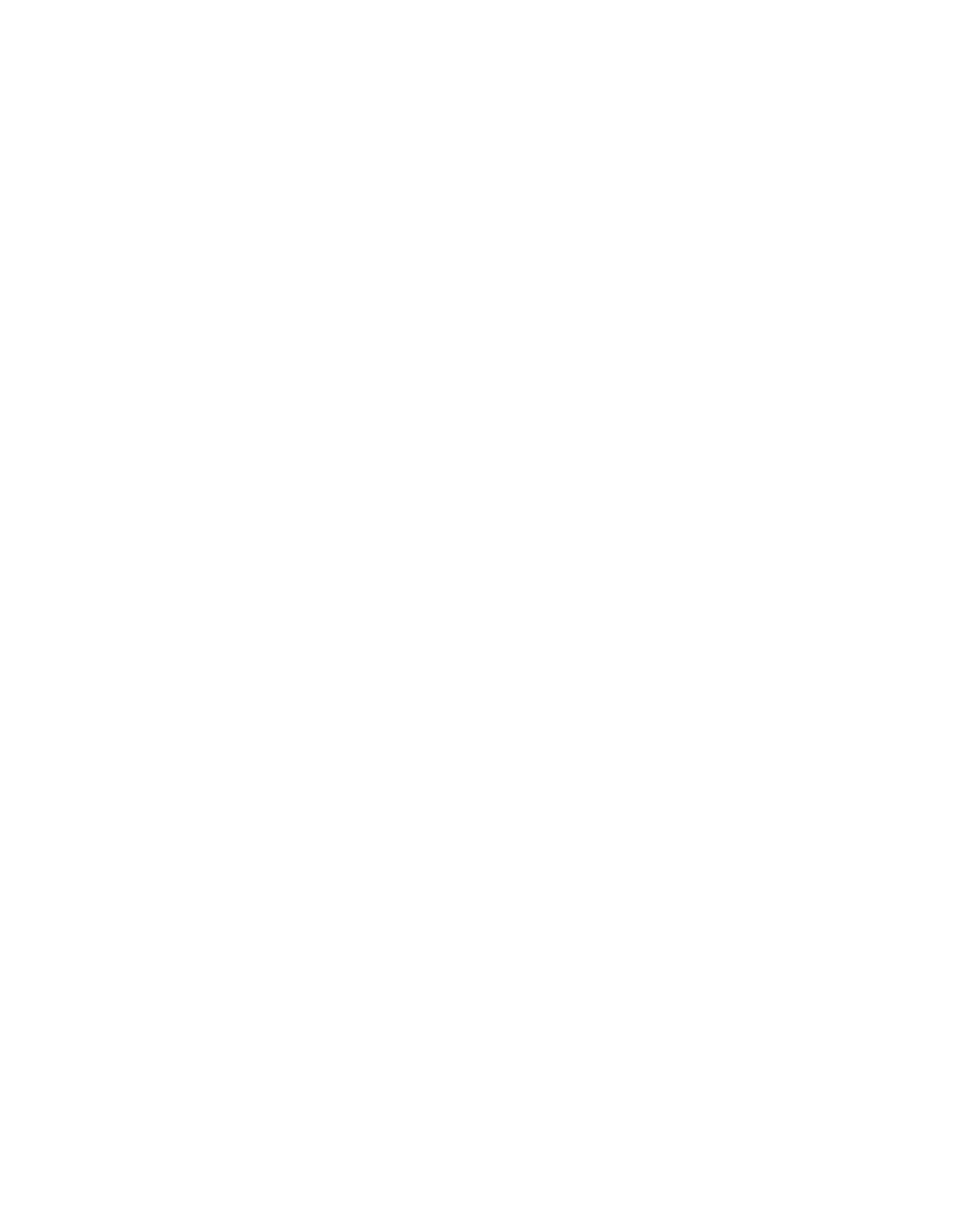# **6: Priority Research Areas**

Research priorities focus on the most critical topics and issues.

### **Climate change**

- Monitor specific components of the WKSS area environment.
- Develop policies to manage effects as they occur through education, communication, and resource protection.
- Set up programs to continually monitor populations of major species, using trapping and harvesting records or direct measurement.

### **Community wellness**

- Do research to answer these questions:
	- $\checkmark$  What do we know about social, cultural, and economic indicators, thresholds, and limits of acceptable change?
	- $\checkmark$  What challenges / opportunities do we face to study social and cultural effects of development, and apply available information?
	- $\checkmark$  What are the cumulative effects on families and communities: social, cultural, and economic; positive and negative?
	- $\checkmark$  How does the two-week rotational work schedule affect families and communities?

### **Declining caribou herds**

- Estimate herd conditions every year.
- **Provide more support for research into better ways to assess herd condition** and to expand the research program.